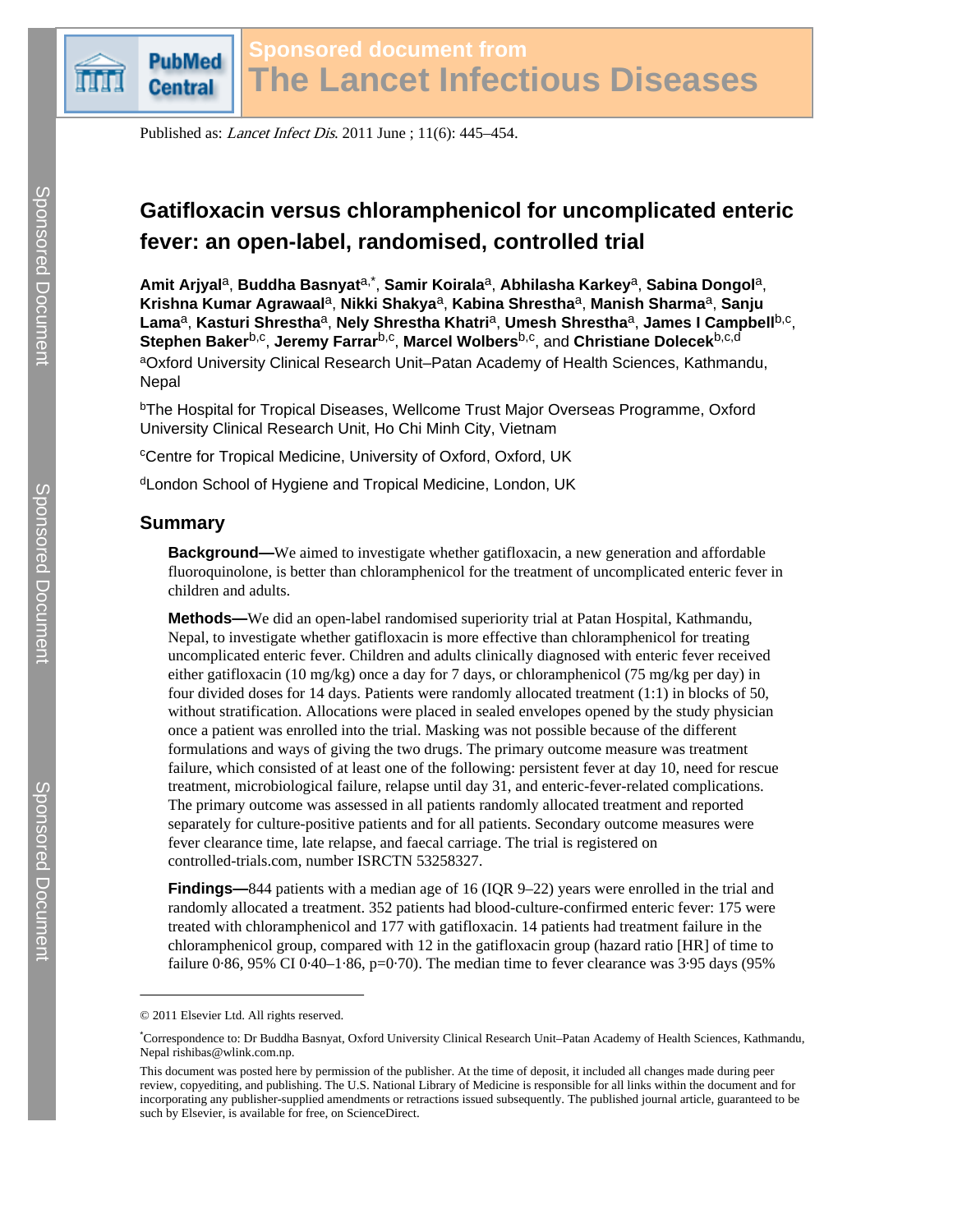CI 3·68–4·68) in the chloramphenicol group and 3·90 days (3·58–4·27) in the gatifloxacin group (HR 1·06, 0·86–1·32, p=0·59). At 1 month only, three of 148 patients were stool-culture positive in the chloramphenicol group and none in the gatifloxacin group. At the end of 3 months only one person had a positive stool culture in the chloramphenicol group. There were no other positive stool cultures even at the end of 6 months. Late relapses were noted in three of 175 patients in the culture-confirmed chloramphenicol group and two of 177 in the gatifloxacin group. There were no culture-positive relapses after day 62. 99 patients (24%) experienced 168 adverse events in the chloramphenicol group and 59 (14%) experienced 73 events in the gatifloxacin group.

**Interpretation—**Although no more efficacious than chloramphenicol, gatifloxacin should be the preferred treatment for enteric fever in developing countries because of its shorter treatment duration and fewer adverse events.

**Funding—**Wellcome Trust.

## **Introduction**

Enteric fever is a disease that predominantly affects children and is caused by the faecal– oral transmission of *Salmonella enterica* serotype Typhi (*S typhi*) and *Salmonella enterica* Paratyphi A (*S paratyphi* A). There are an estimated 26 million infections and over 200 000 deaths caused by the disease worldwide each year. In parts of south Asia, the incidence of enteric fever in children can be as high as 573 cases per 100 000 person years.

Chloramphenicol was the standard treatment for enteric fever from the 1950s until the development and spread of multidrug resistant (MDR; defined as resistance to all first-line antibiotics: chloramphenicol, amoxicillin, and co-trimoxazole) *S typhi* and *S paratyphi* A in the early 1990s. Subsequently, fluoroquinolones became first choice for the treatment of enteric fever. However, increased resistance to the older generation fluoroquinolones (ciprofloxacin and ofloxacin) has emerged. This reduces the options for treatment, and raises the spectre of fully resistant enteric fever.

Conflicting reports have emerged from randomised controlled trials with relatively small sample sizes that assessed older fluoroquinolones (ciprofloxacin and ofloxacin) versus chloramphenicol for the treatment of enteric fever. Additionally, no trials have been done to investigate the efficacy of chloramphenicol versus a newer fluoroquinolone, such as gatifloxacin, in the treatment of enteric fever in children. Recent reports suggest a general decline in the prevalence of MDR typhoid fever in Asia, and two recent studies of patients with enteric fever in Kathmandu, Nepal reported a low prevalence of chloramphenicol resistance in *S typhi* and *S paratyphi* A isolates: nine (1·7%) in 522 strains of *S typhi* and three (1·2%) of 247 strains of *S paratyphi* A.

Gatifloxacin was effective in the treatment of nalidixic-acid-resistant enteric fever in two previous randomised trials done in Nepal and Vietnam. The drug targets both DNA gyrase and topoisomerase IV, and hence is less inhibited by the common mutations of the *gyrA* gene of *S typhi* than are ciprofloxacin or ofloxacin.

We designed a randomised controlled trial to assess whether gatifloxacin had superior efficacy compared with chloramphenicol in adults and children with uncomplicated enteric fever in Nepal.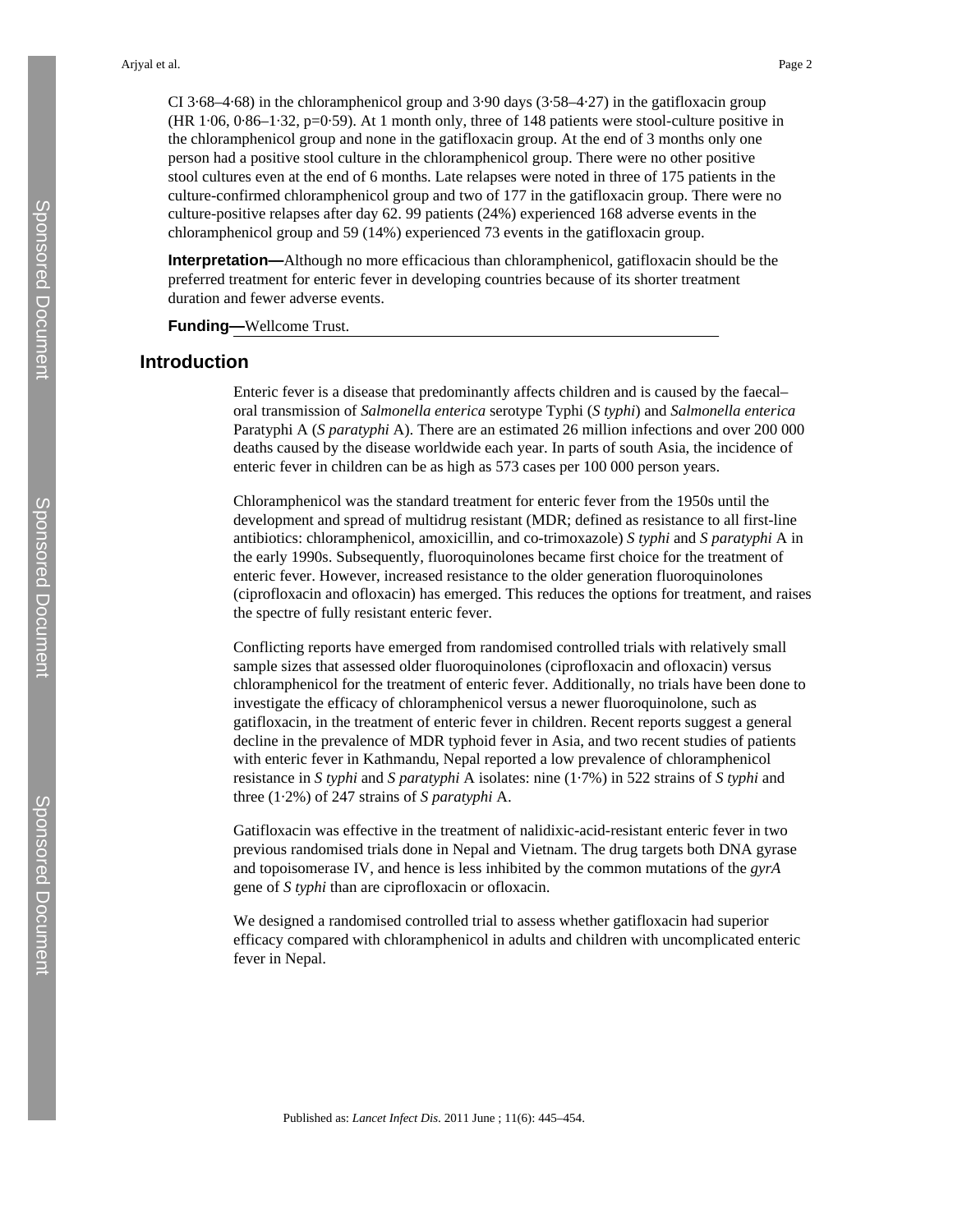## **Methods**

## **Patients**

The study physicians enrolled patients who presented to the outpatient or emergency department of Patan Hospital, Lalitpur, Nepal from May 2, 2006, to August 30, 2008. Patients with fever for more than 3 days who were clinically diagnosed to have enteric fever (undifferentiated fever with no clear focus of infection on preliminary physical exam and laboratory tests) whose residence was in a predesignated area of about  $20 \text{ km}^2$  in urban Lalitpur and who gave fully informed written consent were eligible for the study. Exclusion criteria were pregnancy or lactation, age under 2 years or weight less than 10 kg, shock, jaundice, gastrointestinal bleeding, or any other signs of severe typhoid fever, previous history of hypersensitivity to either of the trial drugs, or known previous treatment with chloramphenicol, quinolone antibiotic, third generation cephalosporin, or macrolide within 1 week of hospital admission. Patients who had received amoxicillin or co-trimoxazole were included as long as they did not show evidence of clinical response. Ethical approval was granted by both Nepal Health Research Council and Oxford Tropical Research Ethics Committee.

## **Randomisation and masking**

Randomisation was done in blocks of 50 without stratification by an administrator otherwise not involved in the trial. The random allocations were placed in sealed opaque envelopes, which were kept in a locked drawer and opened by the study physician once each patient was enrolled into the trial after meeting the inclusion and exclusion criteria. Patients were enrolled in the order they presented and the sealed envelopes were opened in strict numerical sequence. Masking was not possible because of the different formulations and ways of giving the two drugs.

#### **Procedures**

Each enrolled patient was randomly assigned to treatment with either gatifloxacin tablets (400 mg) 10 mg per kg per day in a single oral dose for 7 days or chloramphenicol capsules (250 mg or 500 mg) 75 mg per kg per day in four divided oral doses for 14 days. Gatifloxacin tablets were cut and weighed and the patients' daily doses were prepared in sealed plastic bags. The per-protocol planned duration of chloramphenicol treatment of 14 days was modified for blood-culture-negative patients, who received at least 8 days of chloramphenicol and stopped either on day 8 or 5 days after being afebrile, whichever came later. Gatifloxacin was given for 7 days in all patients.

After enrolment, patients were managed as outpatients and seen by trained community medical auxiliaries (CMAs), as described previously. The CMAs made a visit to each patient's house every 12 h for either 10 days (gatifloxacin group), 14 days (chloramphenicol group), or until the patient was cured. The CMA directly observed each patient ingesting the single dose of gatifloxacin and two doses of chloramphenicol. The physicians re-examined the patients on days 8 and 15, and at 1, 3, and 6 months. All examinations were standardised and entered into case record forms.

Complete blood counts were done on days 1, 8, and 15. On day 1, serum creatinine, bilirubin, aspartate aminotransferase (AST), and alanine aminotransferase (ALT) were also checked. Random plasma glucose was measured on day 1, day 8, day 15, and 1 month. On days 2–7, during the evening visit, the blood glucose was measured by finger-prick testing (OneTouch SureStep, Johnson and Johnson, USA) by the CMAs. Haemoglobin  $A_{1C}$  was measured at 3 months.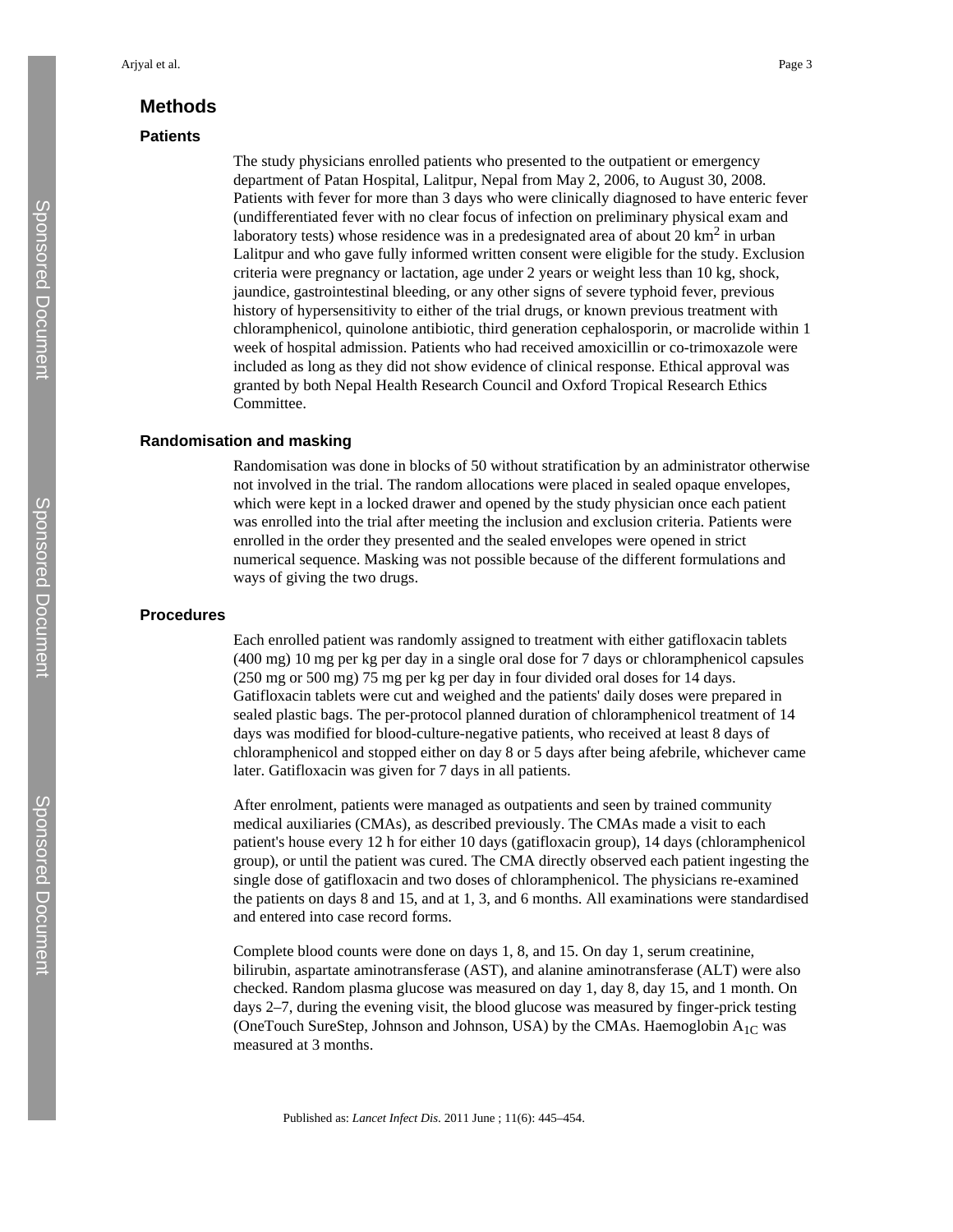Blood culture was done as described previously in all patients at admission, in the culturepositive patients on day 8, and if symptoms and signs suggested further infection.

Stool cultures were done on admission in all patients, and in culture-positive patients after completion of treatment and at the 1 month, 3 month, and 6 month visits in 10 mL of Selenite F broth and incubated at 37°C. After the overnight incubation, the broth was subcultured onto MacConkey agar and xylose lysine decarboxylase agar media.

Isolates were screened using standard biochemical tests, and *S typhi* and *S paratyphi* A were identified using API20E (BioMerieux, Paris, France) and slide agglutination with specific antisera (MurexBiotech, Dartford, UK).

Minimum inhibitory concentrations (MICs) were calculated for amoxicillin, azithromycin, chloramphenicol, co-trimoxazole, nalidixic acid, ofloxacin, ciprofloxacin, tetracycline, gatifloxacin, and ceftriaxone by E-test (AB Biodisk, Solna, Sweden).

The primary endpoint of this study was the composite endpoint of treatment failure, which consisted of any one of the following: persistence of fever of more than 37·5°C at day 10 of treatment; the need for rescue treatment with ceftriaxone or ofloxacin as judged by the treating physician; microbiological failure, defined as a positive blood culture for *S typhi* or *S paratyphi* A on day 8; relapse, that is reappearance of culture-confirmed (including mismatch of serotypes [eg, day 1 blood culture positive for *S typhi* and relapse blood culture positive for *S paratyphi* A or vice versa]) or syndromic enteric fever on or after day 11 to day 31 in patients who were initially categorised as successfully treated; and occurrence of enteric-fever-related complications. Time to treatment failure was defined as the time from the first dose of treatment until the date of the earliest failure event of that patient, and patients without an event were censored at the date of their last follow-up visit.

Secondary endpoints were fever clearance time (FCT: time from the first dose of treatment given until the temperature was  $\leq 37.5^{\circ}$ C and the patient remained afebrile for at least 48 h); time to relapse until day 31, day 62, or month 6 of follow-up; and faecal carriage at the follow-up visits at 1, 3, and 6 months. The patients' FCTs were calculated electronically on the basis of twice-daily recorded temperatures. Patients without recorded fever clearance or relapse were censored at the date of their last follow-up visit. To reduce possible bias, an investigator not involved in the recruitment of patients decided patients' final outcomes by use of a masked database.

#### **Statistical analysis**

The trial was designed as a superiority trial with the hypothesis that gatifloxacin was superior to chloramphenicol in patients with enteric fever. The sample size was calculated to detect a difference of 10% between the two groups in the proportion of patients reaching treatment failure at the two-sided 5% significance level with 80% power. We assumed treatment failure rates of 15% in the chloramphenicol and 5% in the gatifloxacin group, leading to a total required sample size of 160 patients with culture-confirmed enteric fever per group—320 patients in total. On the basis of results from a previous study, we assumed that about 40% of patients who were randomly assigned treatment had culture-confirmed enteric fever. To allow for a loss to follow-up rate of about 5%, a total of 853 patients with suspected enteric fever were recruited to the trial.

Times to treatment failure, fever clearance, and relapse, were analysed by use of survival methods. The cumulative incidence of events was calculated with the Kaplan-Meier method, and comparisons were based on Cox regression models with the treatment group as the only covariate. For the primary endpoint (treatment failure), we also compared the absolute risk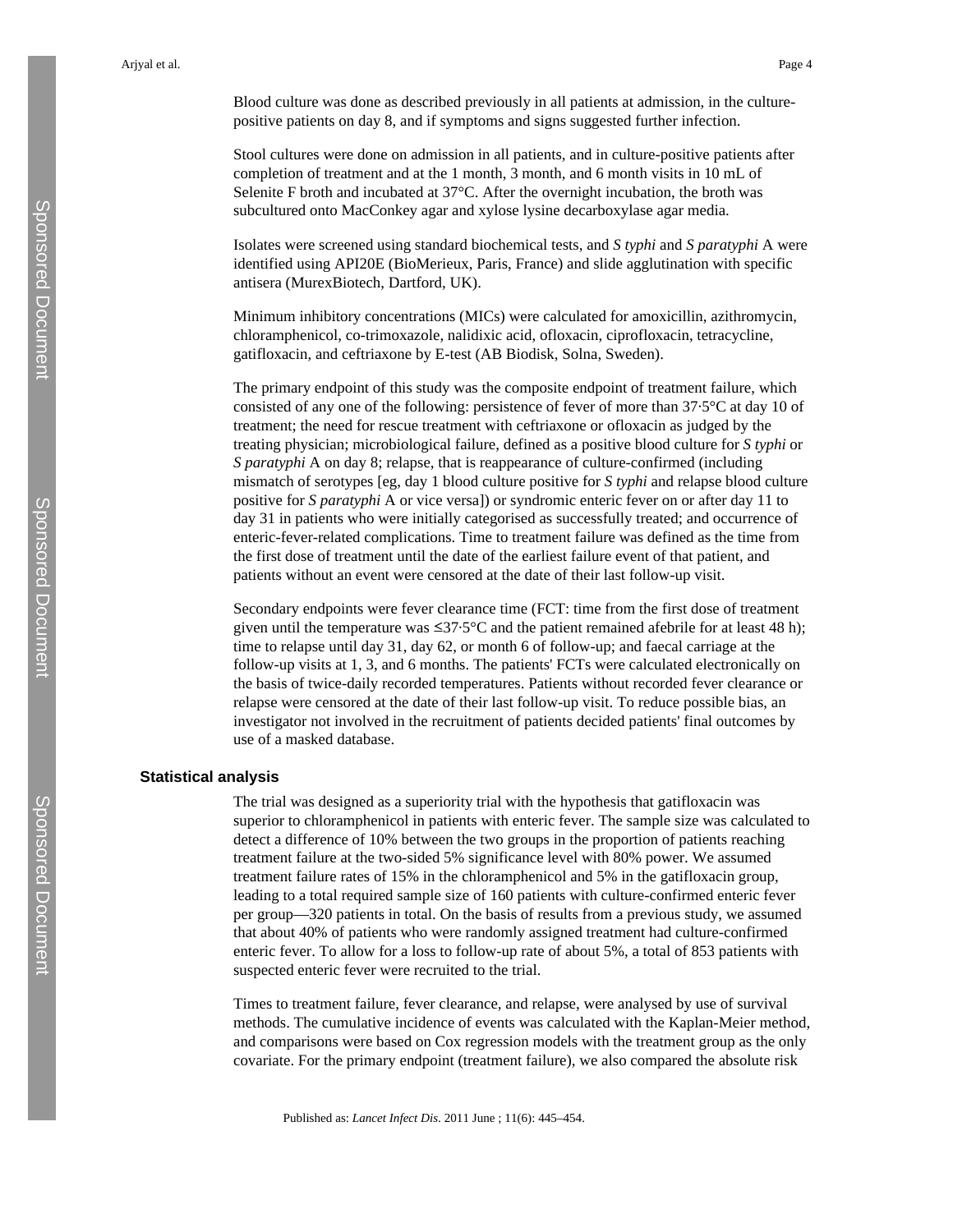of treatment failure until day 31 on the basis of Kaplan-Meier estimates and standard errors according to Greenwood's formula. Additionally, the time to treatment failure was analysed in the subgroups defined by culture result, pathogen (*S typhi* or *S paratyphi* A), and age (<16 years or  $\geq$ 16 years), and heterogeneity of the treatment effect was tested with a Cox regression model that included an interaction between treatment and subgroup.

The per-protocol analysis population consisted of all patients with blood-culture-confirmed enteric fever. We also analysed all patients who were assigned treatment, with the exception of those patients who were mistakenly randomised or withdrew before the first dose of study treatment, for treatment failure and safety.

All reported tests were done at the two-sided 5% significance level, and 95% CIs are reported. All analyses were done with the statistical software R version 2.9.1.

The trial is registered on [controlled-trials.com,](http://controlled-trials.com) number ISRCTN 53258327.

#### **Role of the funding source**

The sponsor of the study had no role in study design, data collection, data analysis, data interpretation, or writing of the report. The corresponding author had full access to all the data in the study and had final responsibility for the decision to submit for publication.

## **Results**

Of 1151 patients assessed, 853 were assigned treatment; 844 were analysed, 418 assigned chloramphenicol and 426 gatifloxacin (figure 1). The baseline characteristics of the patients were similar in the two treatment groups (table 1). The proportion of patients with treatment failure was similar in the two treatment groups in patients with culture-positive disease (table 2). Of the five patients with persistent fever on day 10 in the gatifloxacin group (table 2), two became afebrile on day 11 and did not require rescue treatment. The other three patients were effectively treated with intravenous ceftriaxone 50 mg/kg per day in a single dose for 7 days. The five patients in the chloramphenicol group who needed rescue treatment were successfully treated with ofloxacin 20 mg/kg per day in two divided doses per day for 7 days. In all cases, rescue treatment was initiated on either day 10 or day 11.

Two patients with microbiological failure in the gatifloxacin group also had persistent fever, and responded well to ceftriaxone 50 mg/kg per day in a single daily dose for 7 days. All relapse patients, consisting of seven (five of whom were culture confirmed) in the chloramphenicol group and four (three of whom were culture confirmed) in the gatifloxacin group, were also treated with ofloxacin 20 mg/kg per day, and recovered.

The secondary outcome measures, which included fever clearance time (median 3·95 days in the chloramphenicol group and 3·90 in the gatifloxacin group) and time to relapse until day 31 or day 62 also showed no significant difference between the groups (table 2). Only syndromic relapses were documented between day 62 and 6 months. Figure 2 shows the Kaplan-Meier estimates for the time to treatment failure, fever clearance, and relapse.

Stool samples at baseline were positive for *S typhi* or *S paratyphi* A in 16 (10%) of 157 patients in the chloramphenicol group and 14 (9%) of 160 patients in the gatifloxacin group. The proportion of positive stool samples at 1–6 months of follow-up was low in both groups: at 1 month, only three (2%) of 148 and none of 154 patients were stool-culturepositive in the chloramphenicol and gatifloxacin groups ( $p=0.12$ ), respectively. At the end of 3 months, only one patient (in the chloramphenicol group) had a positive stool culture, and at 6 months no patients had a positive stool culture.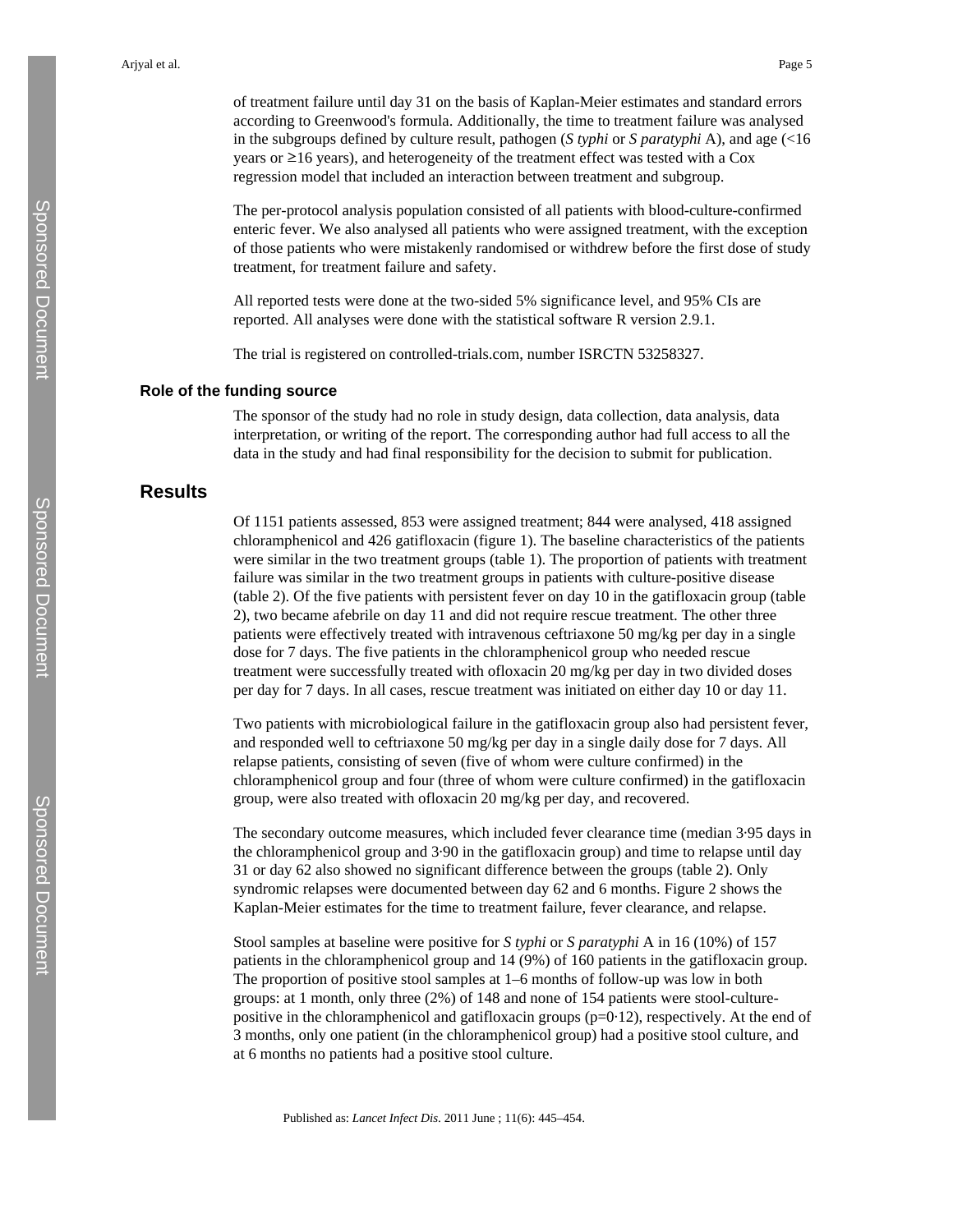Table 3 shows the primary and secondary endpoints in all randomised patients, with the exception of patients who were mistakenly randomly allocated treatment or withdrew before the first dose of study treatment. There was a slightly greater risk of treatment failure in patients receiving chloramphenicol ( $p=0.09$ ). Results in selected subgroups (table 4) suggest that this is primarily due to a higher failure rate of chloramphenicol in the culture-negative population, especially a higher rate of relapses until day 31 (nine [three confirmed, six syndromic] *vs* two [both syndromic]; HR of time to relapse=0·22, 95% CI 0·05–1·01,  $p=0.05$ ). The median duration of chloramphenicol treatment was 9 days (IQR 8–11) in the culture-negative population, but there was not a significant association between the duration of treatment and the time to relapse (HR=0.93, 95% CI 0.66–1.30, p=0.66).

There was no indication of treatment effect heterogeneity in the subgroups defined by pathogen or age (table 4).

Most adverse events were mild (grade 1 and 2; table 5). Adverse events were slightly more common in the culture-positive patients than the culture-negative patients. In the chloramphenicol group, 44 (25%) of 175 culture-positive patients experienced at least one adverse event (81 events in total). In the gatifloxacin group, 30 (16·9%) of 177 culturepositive patients experienced at least one adverse event (38 events in total). Three patients in the chloramphenicol group had a white-blood-cell count between 1500 and  $1999\times10^6$  cells per L on day 5–8, and had their chloramphenicol stopped. No grade 3 or 4 leucopenia was recorded (table 6). No grade 4 hypoglycaemias were recorded (table 7), and there were no life-threatening complications of enteric fever in this cohort.

Of all the strains of *S paratyphi* A and *S typhi* isolated, 251 (73%) of 345 were nalidixic acid resistant, and two (<1%) were multidrug resistant (table 8). Both MDR strains were *S typhi* isolated from patients in the gatifloxacin group. Two *S paratyphi* A isolates were resistant to chloramphenicol, one of which was isolated from a patient in the gatifloxacin group and one of which was isolated from a patient in the chloramphenicol group.

In culture-positive patients, nalidixic acid resistance was significantly associated with a slower rate of fever clearance (HR 0·57, 95% CI 0·40–0·81, p=0·002) for patients on gatifloxacin, but there was no significant difference in speed of fever clearance between patients with nalidixic-acid-resistant strains and those without in the chloramphenicol group  $(0.80, 0.56-1.14, p=0.21).$ 

## **Discussion**

Both chloramphenicol, which is a readily available drug in many resource-poor settings, and gatifloxacin, which is a newer generation fluoroquinolone, had excellent efficacy in the treatment of culture-positive enteric fever, and both drugs had a favourable side-effect profile. Gatifloxacin did as well as, but was not superior to, chloramphenicol in an area with a high proportion (73%) of nalidixic-acid-resistant *S typhi* and *S paratyphi* A strains, but almost no chloramphenicol resistance.

With 844 patients analysed (figure 1), this is to our knowledge the largest randomised controlled trial in enteric fever, and the biggest trial comparing chloramphenicol with a fluoroquinolone. This is also the first trial to compare chloramphenicol to a fluoroquinolone in a predominantly paediatric population (table 1). We also assessed the—to our knowledge —largest population of blood-culture-negative patients with enteric fever. In patients who had blood-culture-negative syndromic enteric fever, both drugs were effective, but gatifloxacin was more effective in reducing syndromic clinical relapse.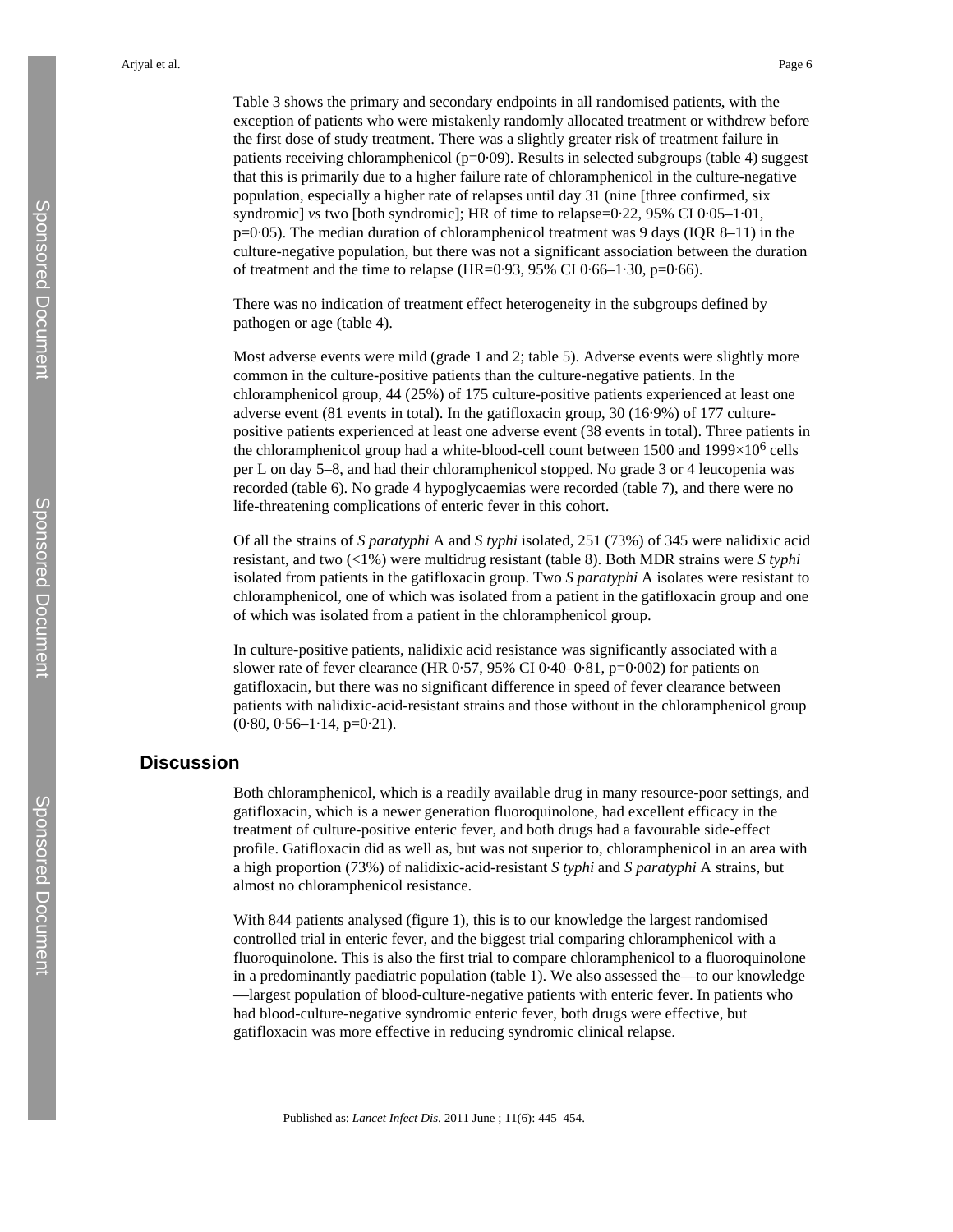There are underlying technical issues for typhoid and enteric fever treatment trials. One of the central limitations is the low sensitivity of the blood culture technique, which is estimated to be between 40% and 50%. That most patients with enteric fever are categorised as syndromic, and treated empirically without a definitive diagnosis for enteric fever, is therefore not surprising. For the same reason, syndromic relapse was included as an outcome event in the a-priori defined analysis plan in this study.

The antibiotics used in this trial show different pharmacological properties. Gatifloxacin has important features likely to help with treatment adherence compared with chloramphenicol: gatifloxacin only needs to be taken once a day for 7 days, whereas chloramphenicol requires four doses per day for 14 days. There was no difference between the two drugs in terms of treatment failure and fever clearance time in the culture-positive group; however, the adverse effects profile showed that anorexia, nausea, diarrhoea, and dizziness, were significantly worse in the chloramphenicol group (table 5).

We monitored blood glucose levels closely in both treatment groups chiefly because of a recent Canadian, retrospective case-control study of 1·4 million elderly individuals (mean age 77) that showed that gatifloxacin was associated with dysglycaemia. After this report, gatifloxacin was withdrawn from the US and Canadian markets. In our trial, between day 2 and day 7, the proportion of patients with a high (grade 2; 161–250 mg/dL) non-fasting blood glucose on finger-stick testing was higher in the gatifloxacin group versus the chloramphenicol group. However, there was no difference on days 15 and days 30. Similarly, at the end of 3 months,  $HbA_{1c}$  concentrations were not different in the two groups (table 7). Additionally, previous studies using gatifloxacin in a younger population have not reported clinically relevant dysglycaemia. Finally, in another study comparing gatifloxacin with of loxacin for the treatment of enteric fever that we are doing (ISRCTN63006567), we have not recorded any dysglycaemia. The gatifloxacin-associated dysglycaemia in the Canadian study might be attributed to an age-related decrease in renal function in elderly patients receiving gatifloxacin, and there might well be a pharmacokinetic or pharmacodynamic rationale for a potential age-related dose reduction. Treatment options for enteric fever are clearly limited. Gatifloxacin is an efficacious drug for the treatment of enteric fever in young and otherwise healthy patients, and should be available for indication in this neglected disease. It would be prudent not to use gatifloxacin in patients over 50 years of age, or in patients with comorbidities such as diabetes or renal failure.

Most enteric fever trials are done in an inpatient setting, which does not reflect reality in developing countries, where most uncomplicated enteric fever treatment is done in an outpatient setting. Our trial was completed in an outpatient setting with the help of CMAs, as described in our earlier trial. This model is more applicable to developing countries.

A very attractive feature, especially for resource-poor settings, is the inexpensiveness of the antibiotics studied here. The average price for a 14-day treatment course with chloramphenicol was US\$7. The average price for a 7-day treatment with gatifloxacin was US\$1·5.

A recent Cochrane review (panel) of fluoroquinolones for the treatment of enteric fever pointed out the weaknesses of typhoid fever treatment trials that have small sample sizes, inadequate randomisation and concealment, incomplete follow-up, and a lack of paediatric patients and standardised endpoints. We tried to address these criticisms by recruiting a large sample of patients, by percisely defining our endpoints, and by attempting to reduce bias within the limits of an open trial.

Two other trials used gatifloxacin for the treatment of enteric fever (panel). The first trial compared gatifloxacin to cefixime, and enrolled children and adult outpatients in Nepal.

Published as: *Lancet Infect Dis*. 2011 June ; 11(6): 445–454.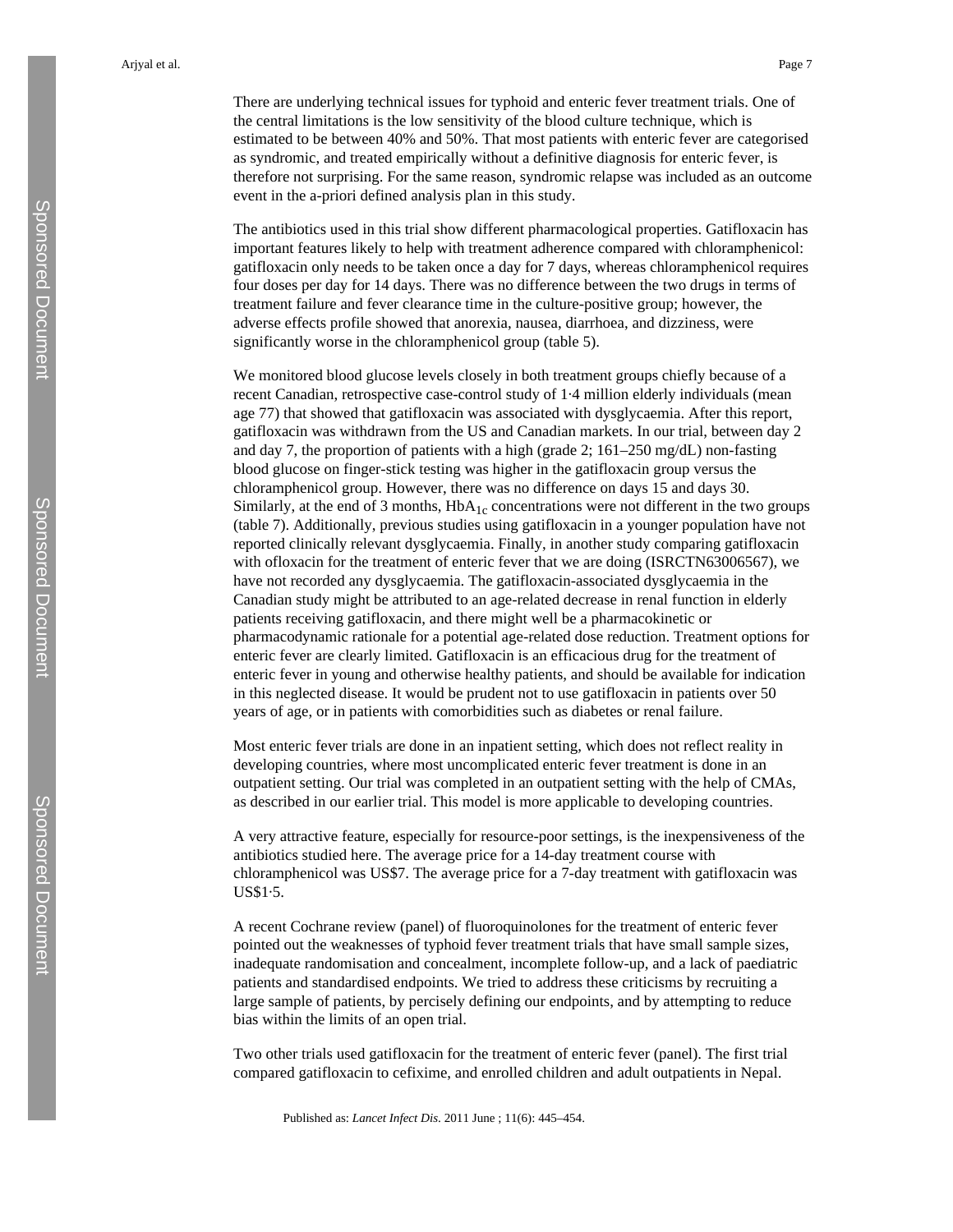This trial had to be prematurely stopped on the advice of the independent data safety monitoring committee because of the poor performance of cefixime. There was a high rate of overall treatment failure (persistent fever at day 7, relapse and death) with 29 (38%) of 70 patients failing in the cefixime group compared with three (3%) of 88 patients in the gatifloxacin group (HR 0·08, 0·03–0·28, p<0·001). There was one death in the cefixime group.

The second trial compared gatifloxacin with azithromycin, and was done in paediatric and adult in-patients in Vietnam. There was no statistical difference between the two antibiotics, and both showed excellent efficacy. The median fever clearance times were 106 h in both groups. 13 (9%) of 145 patients in the gatifloxacin group had overall treatment failure as did 13 (9%) of 140 in the azithromycin group (HR 0·93, 0·43–2·0, p=0·85). Both trials were done in regions with high rates of nalidixic-acid-resistant strains: 83% in Nepal and 96% in Vietnam. In previous trials in Vietnam, patients treated with the older generation fluoroquinolone ofloxacin given at 20 mg/kg per day showed high clinical failure rates of 36% (23 of 63 patients) and prolonged mean fever clearance times of 8·2 days (95% CI 7·2– 9·2 days).

Gatifloxacin is not superior to chloramphenicol in terms of efficacy. However, on the basis of its shorter treatment duration, fewer adverse events, and lower cost, gatifloxacin should be the preferred treatment of enteric fever in developing countries.

## **References**

- 1. Parry CM, Hien TT, Dougan G, White NJ, Farrar JJ. Typhoid fever. N Engl J Med. 2002; 347:1770–1782. [PubMed: 12456854]
- 2. Crump JA, Luby SP, Mintz ED. The global burden of typhoid fever. Bull World Health Organ. 2004; 82:346–353. [PubMed: 15298225]
- 3. Ochiai RL, Acosta CJ, Danovaro-Holliday MC. A study of typhoid fever in five Asian countries: disease burden and implications for controls. Bull World Health Organ. 2008; 86:260–268. [PubMed: 18438514]
- 4. Bhan MK, Bahl R, Bhatnagar S. Typhoid and paratyphoid fever. Lancet. 2005; 366:749–762. [PubMed: 16125594]
- 5. Woodward TE, Smadel JE, Ley HL, Green R, Mankikar DS. Preliminary report on the beneficial effect of chloromycetin in the treatment of typhoid fever. Ann Intern Med. 1948; 29:131–134. [PubMed: 18869867]
- 6. Murdoch DR, Woods CW, Zimmerman MD. The etiology of febrile illness in adults presenting to Patan Hospital in Kathmandu, Nepal. Am J Trop Med Hyg. 2004; 70:670–675. [PubMed: 15211012]
- 7. Thaver D, Zaidi AK, Critchley J, Azmatullah A, Madni SA, Bhutta ZA. Fluoroquinolones for treating typhoid and paratyphoid fever (enteric fever). Cochrane Database Syst Rev. 2008; 4 CD004530.
- 8. Parry CM, Beeching NJ. Treatment of enteric fever. BMJ. 2009; 338:b1159. [PubMed: 19493937]
- 9. Rodrigues C, Shenai S, Mehta A. Enteric fever in Mumbai, India: the good news and the bad news. Clin Infect Dis. 2003; 36:535. [PubMed: 12567317]
- 10. Maskey AP, Day JN, Tuan PQ. *Salmonella enterica* serovar Paratyphi A and *S enterica* serovar Typhi cause indistinguishable clinical syndromes in Kathmandu, Nepal. Clin Infect Dis. 2006; 42:1247–1253. [PubMed: 16586383]
- 11. Joshi S, Amarnath SK. Fluoroquinolone resistance in *Salmonella typhi* and *S paratyphi* A in Bangalore, India. Trans R Soc Trop Med Hyg. 2007; 101:308–310. [PubMed: 16950486]
- 12. Maskey AP, Basnyat B, Thwaites GE, Campbell JI, Farrar JJ, Zimmerman MD. Emerging trends in enteric fever in Nepal: 9124 cases confirmed by blood culture 1993–2003. Trans R Soc Trop Med Hyg. 2008; 102:91–95. [PubMed: 18023462]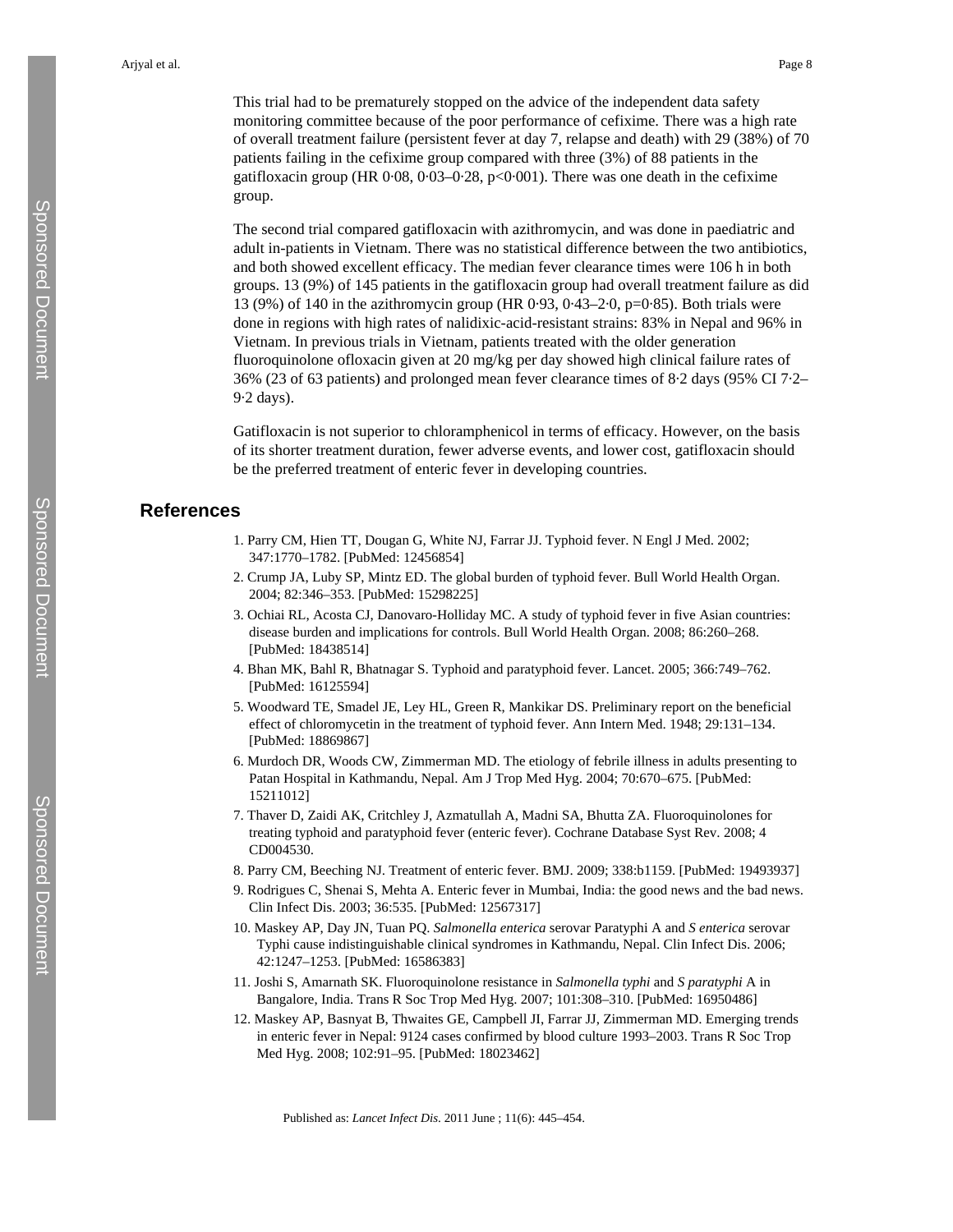Arjyal et al. Page 9

- 14. Sood S, Kapil A, Das B, Jain Y, Kabra SK. Re-emergence of chloramphenicol sensitive *Salmonella typhi*. Lancet. 1999; 353:1241–1242. [PubMed: 10217089]
- 15. Wasfy MO, Frenck R, Ismail TF, Mansour H, Malone JL, Mahoney FJ. Trends of multiple-drug resistance among *Salmonella* serotype Typhi isolates during a 14-year period in Egypt. Clin Infect Dis. 2002; 35:1265–1268. [PubMed: 12410488]
- 16. Pandit A, Arjyal A, Day JN. An open randomized comparison of gatifloxacin versus cefixime for the treatment of uncomplicated enteric fever. PLoS ONE. 2007; 2:e542. [PubMed: 17593957]
- 17. Dolecek C, Phi La TT, Rang NN. A multi-center randomised controlled trial of gatifloxacin versus azithromycin for the treatment of uncomplicated typhoid fever in children and adults in Vietnam. PLoS One. 2008; 3:e2188. [PubMed: 18493312]
- 18. Hooper DC. Mechanisms of action and resistance of older and newer fluoroquinolones. Clin Infect Dis. 2000; 31:S24–S28. [PubMed: 10984324]
- 19. Lu T, Zhao X, Drlica K. Gatifloxacin activity against quinolone-resistant gyrase: allele-specific enhancement of bacteriostatic and bactericidal activities by the C-8-methoxy group. Antimicrob Agents Chemother. 1999; 43:2969–2974. [PubMed: 10582891]
- 20. Kalbfleish, JD.; Prentice, RL. The statistical analysis of failure time data. 2nd edn.. John Wiley and Sons; Hoboken, NJ: 2002.
- 21. R Development Core Team (20010). R: a language and environment for statistical computing (version 2.9.1). http://www.R-project.org<http://www.R-project.org>(accessed July 11, 2010).
- 22. WHO. Background document: the diagnosis, treatment and prevention of typhoid fever. World Health Organization; Geneva: 2003. p. 19-23.
- 23. Park-Wyllie LY, Juurlink DN, Kopp A. Outpatient gatifloxacin therapy and dysglycemia in older adults. N Engl J Med. 2006; 354:1352–1361. [PubMed: 16510739]
- 24. Pichichero ME, Arguedas A, Dagan R. Safety and efficacy of gatifloxacin therapy for children with recurrent acute otitis media (AOM) and/or AOM treatment failure. Clin Infect Dis. 2005; 41:470–478. [PubMed: 16028153]
- 25. Ambrose PG, Bhavnani SM, Cirincione BB, Piedmonte M, Grasela TH. Gatifloxacin and the elderly: pharmacokinetic-pharmacodynamic rationale for a potential age-related dose reduction. J Antimicrob Chemother. 2003; 52:435–440. [PubMed: 12917247]
- 26. Thaver D, Zaidi AKM, Critchley J, Azmatullah A, Madni SA, Bhutta ZA. A comparison of fluoroquinolones versus other antibiotics for treating enteric fever: meta-analysis. BMJ. 2009; 338:b1865. [PubMed: 19493939]
- 27. Phongmany S, Phetsouvanh R, Sisouphone S. A randomized comparison of oral chloramphenicol versus ofloxacin in the treatment of uncomplicated typhoid fever in Laos. Trans R Soc Trop Med Hyg. 2005; 99:451–458. [PubMed: 15837357]
- 28. Quintero-Perez NP, Andrade-Villanueva J, Leon-Garnica M, Bertin-Montano M, Rodrigues-Chagollan E, Rodriguez-Noriega E. Comparative double blind efficacy and safety study of ciprofloxacin with chloramphenicol in the treatment of typhoid fever. Interscience Conference on Antimicrobial Agents and Chemotherapy; Oct 23–26 1988; Los Angeles, CA, USA. Abstract number 385.
- 29. Bran JL, Garcia JF, Mendez O. Comparative, double blind study of chloramphenicol and ciprofloxacin in the treatment of typhoid fever. 31st Interscience Conference on Antimicrobial Agents and Chemotherapy; Sept 29–Oct 2 1991; Chicago, IL, USA. Abstract number 751.
- 30. Gottuzzo, E.; Carrillo, C. Typhoid fever. Evaluation of the efficacy and safety of ciprofloxacin in comparison with chloramphenicol. In: Dupont, HL., editor. Use of quinolones in travel medicine. Second Conference on International Travel Medicine, Atlanta, Georgia 1991. Springer-Verlag; Berlin, Germany: 1992. p. 16-22.
- 31. Morelli G, Mazzoli S, Tortoli E, Tullia Simonetti M, Perruna F, Postiglione A. Fluoroquinolones versus chloramphenicol in the therapy of typhoid fever: a clinical and microbiological study. Curr Ther Res. 1992; 52:532.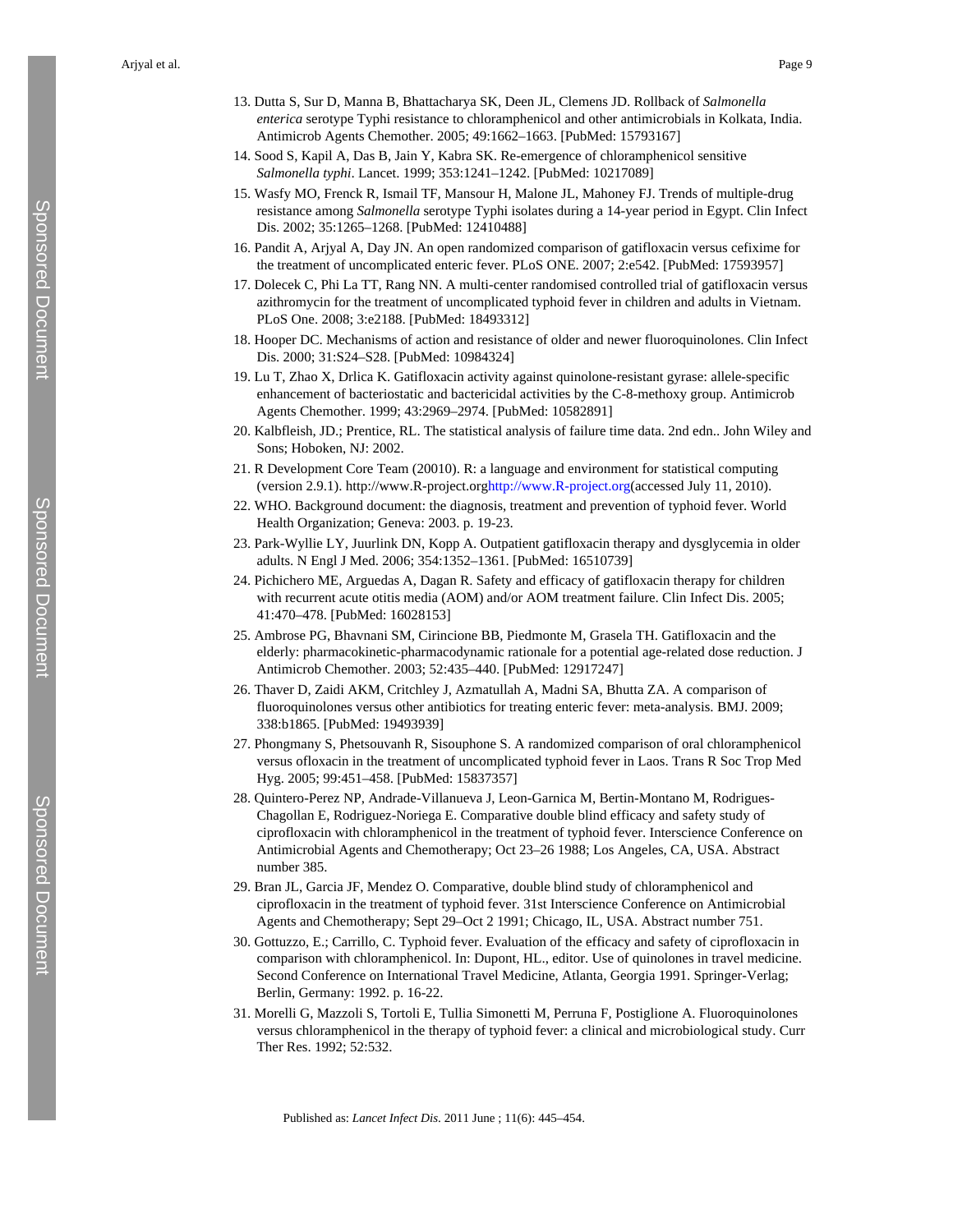- 32. Yousaf MH, Hasnain SS, Mohsin A, Ara N. A comparative study of efficacy and safety of three antimicrobials in the treatment of enteric fever. Pak J Gastroenterol. 1992; 6:46–48.
- 33. Abejar NH, Dimaano EM, Cabanban AB. Fleroxacin versus chloramphenicol in enteric fever. An open, randomized, parallel study. Philip J Intern Med. 1993; 31:327–330.
- 34. Arnold K, Hong CS, Nelwan R. Randomized comparative study of fleroxacin and chloramphenicol in typhoid fever. Am J Med. 1993; 94:195S–200S. [PubMed: 8452180]
- 35. Cristiano P, Imparato L, Carpinelli C. Pefloxacin versus chloramphenicol in the therapy of typhoid fever. Infection. 1995; 23:103–106. [PubMed: 7622257]
- 36. Gasem MH, Keuter M, Dolmans WMV, van der Ven-Jongekrijg J, Djokomoeljanto R, van der Meer JWM. Persistence of salmonellae in blood and bone marrow: randomized controlled trial comparing ciprofloxacin and chloramphenicol treatments against enteric fever. Antimicrob Agents Chemother. 2003; 47:1727–1731. [PubMed: 12709347]
- 37. Parry CM, Ho VA, Phuong LT. Randomized controlled comparison of ofloxacin, azithromycin, and an ofloxacin-azithromycin combination for treatment of multidrug-resistant and nalidixic acidresistant typhoid fever. Antimicrob Agents Chemother. 2007; 51:819–825. [PubMed: 17145784]

## **Acknowledgments**

AA, BB, AK, SB, JF, and CD designed the study. AA, BB, SK, AK, SD, KA, NS, KS, MS, SL, KS, NK, US, JC, SB, JF, and CD participated in data collection. AA, BB, JF, MW, and CD analysed the data. AA, BB, JF, MW, and CD wrote the manuscript. All authors read and approved the final manuscript.

## **Acknowledgments**

BB, JF, and CD are supporting an application to the WHO Essential Medicines List (EMS) in support of *Gatifloxacin for treating enteric fever, Submission to the 18th Expert Committee on the Selection and Use of Essential Medicines*. All other authors declared no conflicts of interest.

## **Acknowledgments**

We sincerely thank all our community medical auxiliary workers—namely, Surendra Shrestha, Randeep Tamrakar, Nabraj Regmi, Balmukunda Neupane, and Nabin Adhikari. Thanks also to Upendra Baral for looking after the office administration. We would also like to thank Krishna Prajapati, Rita Bajracharya, Nabaraj Dahal, and others from the laboratory at Patan Hospital. We are grateful to Bharat Yadav and his team of doctors, health assistants, and nursing staff at Patan Hospital Emergency and Outpatient Clinics. We would also like to thank the data and safety monitoring committee—namely, Zulfikar Bhutta, Phung Tuan, Keith P Klugman, Guy Thwaites, and Buddhi Paudyal. Finally, we are indebted to our patients and their families from Lalitpur. We thank the Wellcome Trust of Great Britain for funding the study.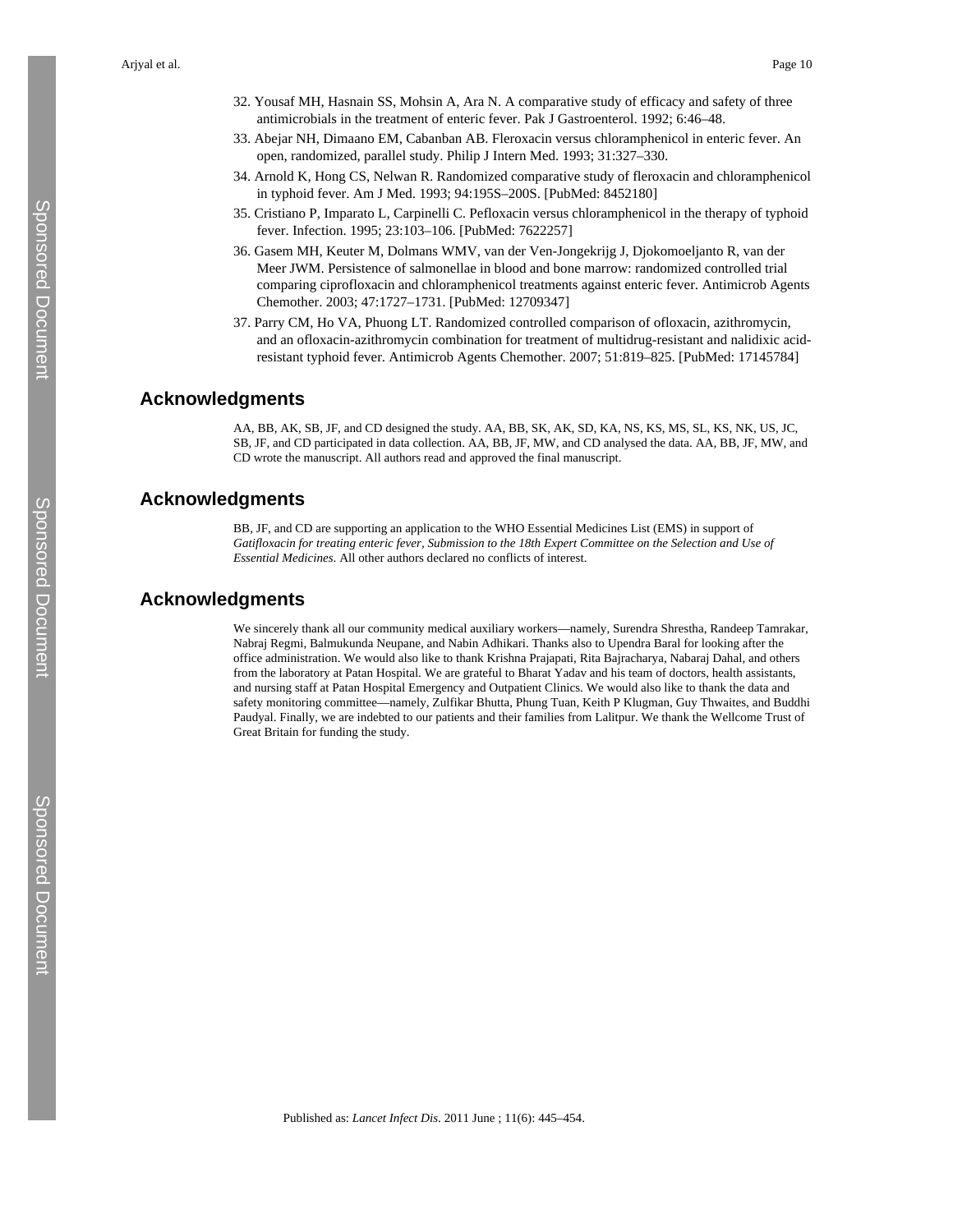#### **Panel**

#### Research in context **Systematic review**

We searched Medline for the terms "gatifloxacin", "chloramphenicol", "clinical trial", and "typhoid/enteric fever". We also identified relevant articles from a recent Cochrane review, WHO typhoid guidelines, and a recent meta-analysis of fluoroquinolones versus other antibiotics in the treatment of typhoid fever. There were ten trials in the metaanalysis that compared fluoroquinolones with chloramphenicol. Multidrug-resistant strains were absent in all but one trial, and nalidixic acid resistance was only reported in one trial in which there were no nalidixic-acid-resistant strains. The meta-analysis concluded that fluoroquinolones were not significantly different from chloramphenicol for clinical failure or microbiological failure in an adult population. However, the sample sizes of the trials included in the analysis were small, and there was a paucity of paediatric data. There were only two previous trials of gatifloxacin for the treatment of uncomplicated enteric fever: one from Nepal and one from Vietnam.

#### **Interpretation**

Gatifloxacin was not better than chloramphenicol in children and adults in Nepal with enteric fever. Both gatifloxacin and chloramphenicol showed similar efficacy in the treatment of blood-culture-positive enteric fever in a setting with strains of *S typhi* and *S paratyphi* A fully sensitive to chloramphenicol and resistant to nalidixic acid. Our trial showed that both in the adult and paediatric population gatifloxacin was not better than chloramphenicol. However, in a developing-country setting like Nepal in a young population where this disease predominates, gatifloxacin should be the preferred choice because of its shorter treatment duration, fewer adverse events, and lower cost in the treatment of enteric fever.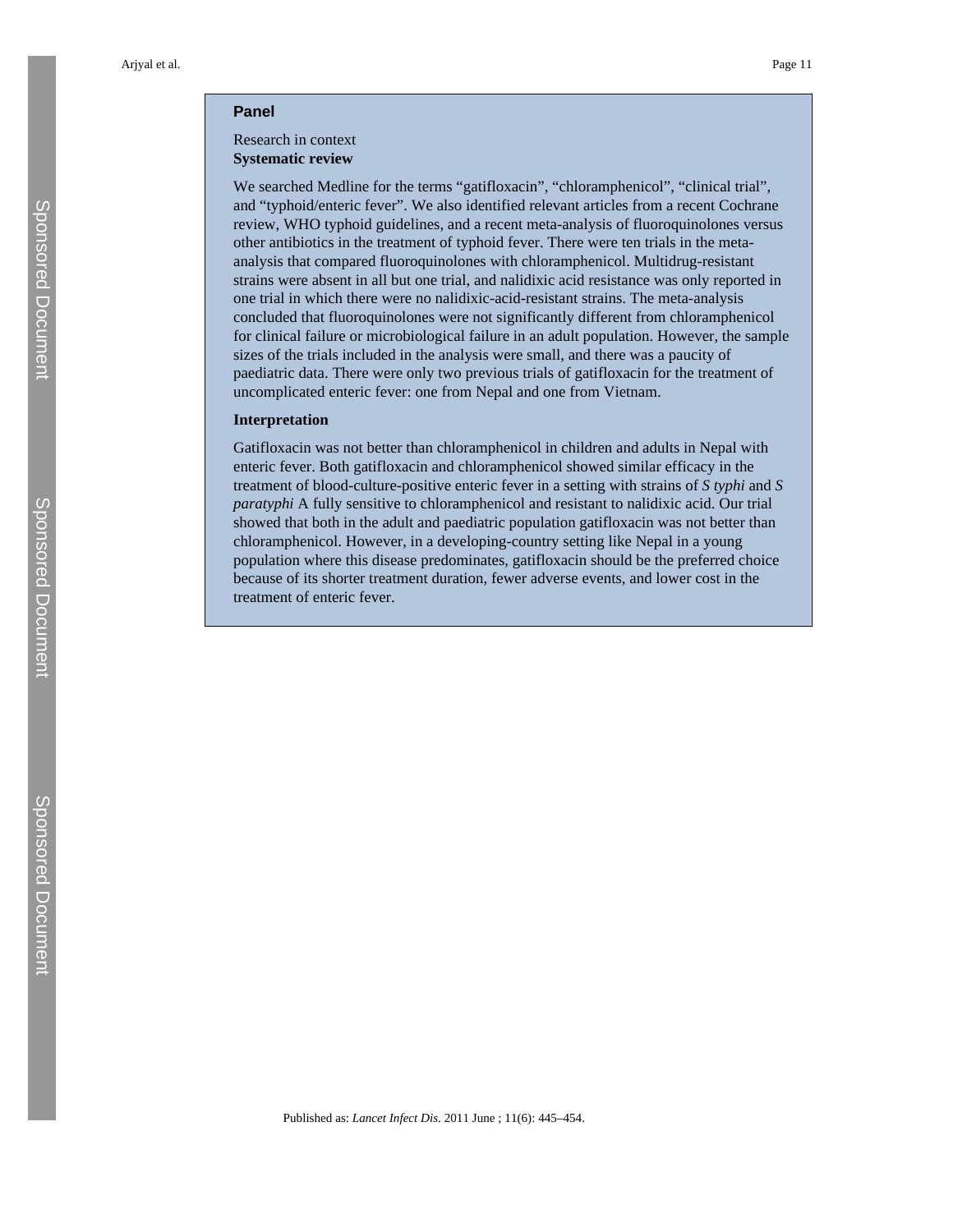Arjyal et al. Page 12



## **Figure 1.**

Trial profile

\*Two culture-positive patients in both the chloramphenicol and glatifloxacin groups were lost to follow-up before day 8.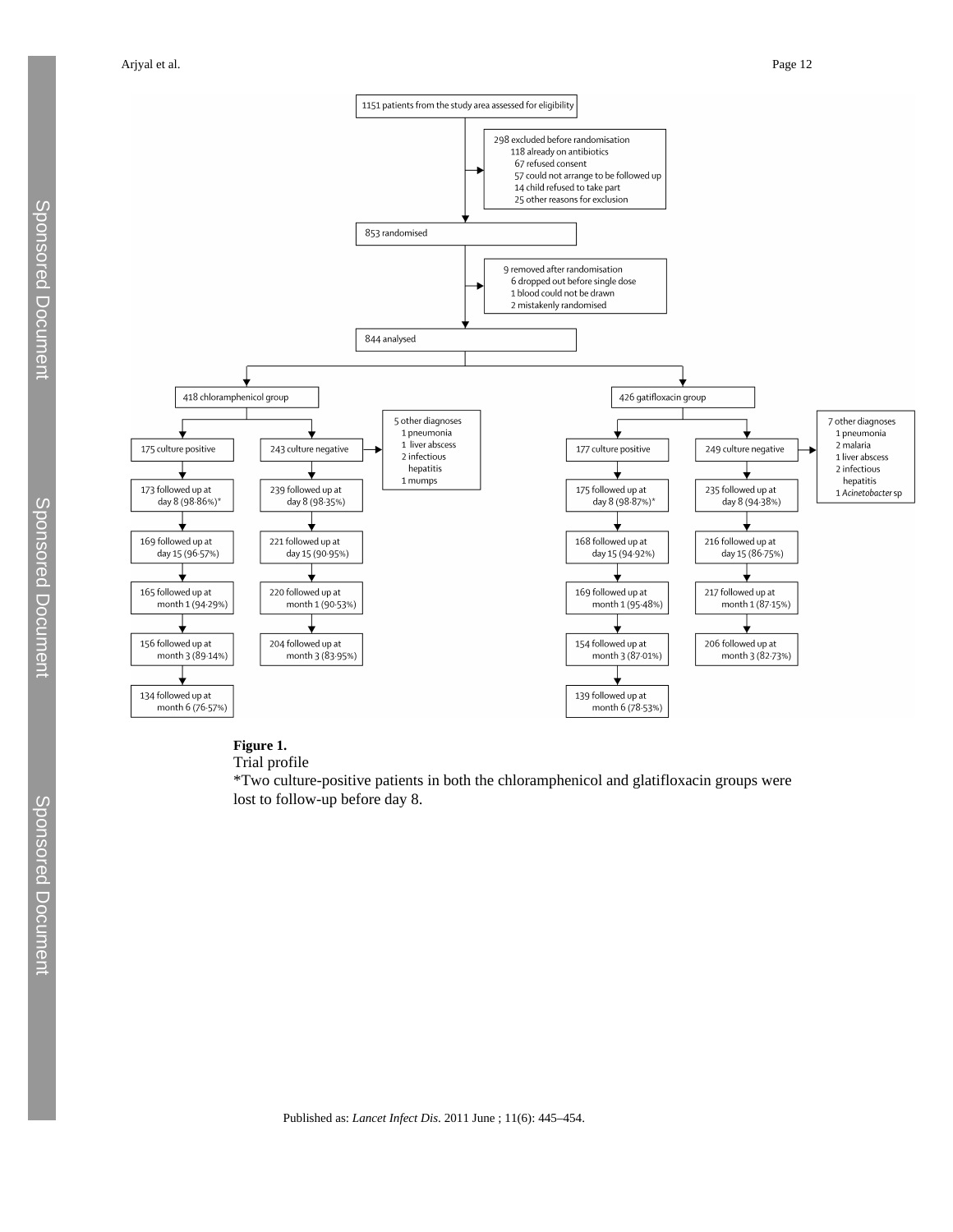

## **Figure 2.**

Kaplan-Meier estimates for time to treatment failure, fever clearance, and relapse for culture-positive patients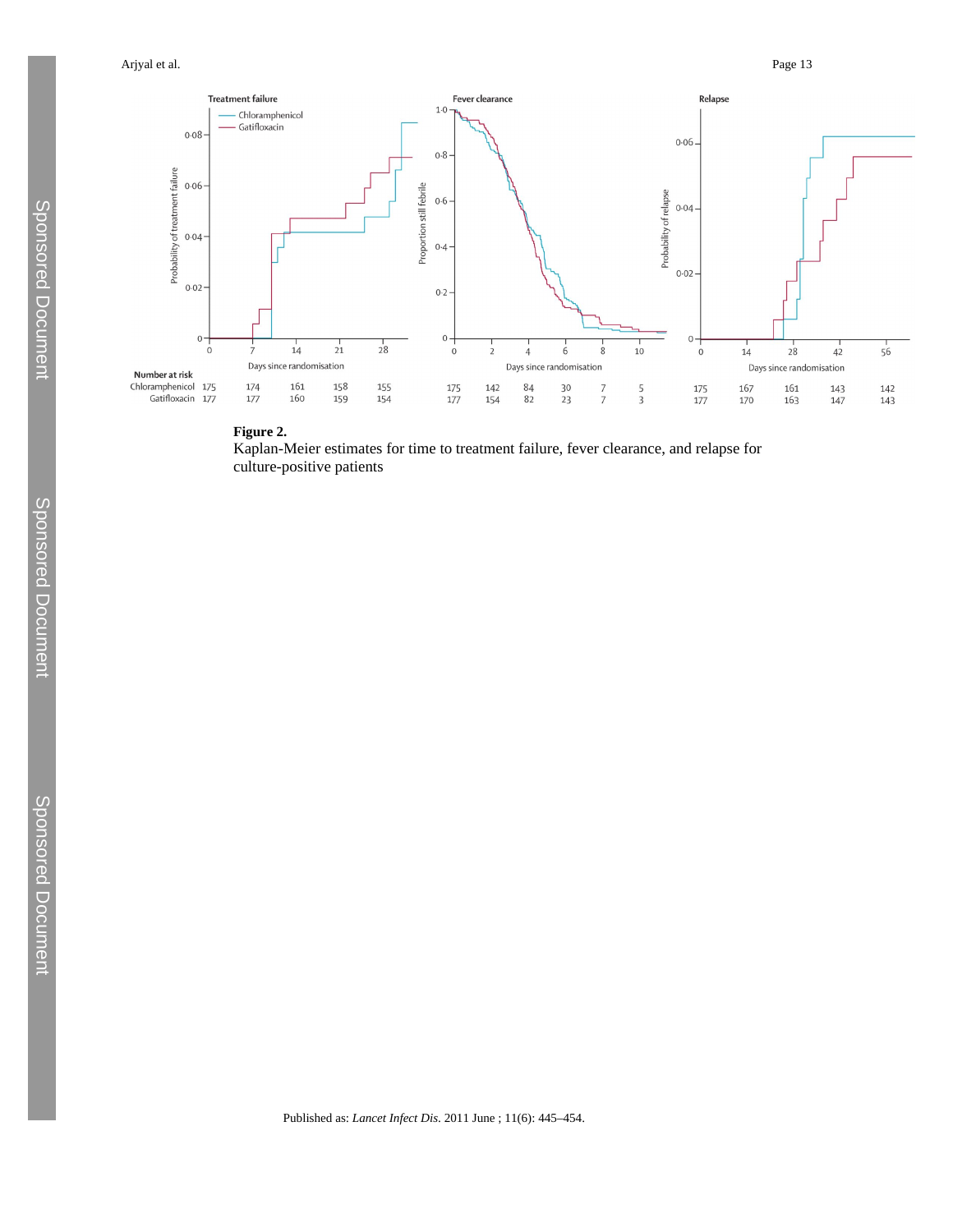Baseline characteristics of patients according to treatment group

|                                                          | Chloramphenicol (n=418) | Gatifloxacin (n=426) |
|----------------------------------------------------------|-------------------------|----------------------|
| Median (IQR) age (years)                                 | $15(8-22)$              | $16(9-22)$           |
| Male sex                                                 | 261 (62.4%)             | 279 (65.5%)          |
| Median (IQR) weight (kg)                                 | $42(20-51)$             | $44(23-53)$          |
| Median (IQR) duration of illness before admission (days) | $5(4-7)$                | $5(4-7)$             |
| Median (IQR) temperature at admission $(^{\circ}C)$      | $38.95(38.2 - 39.5)$    | $38.90(38.1 - 39.4)$ |
| Headache                                                 | 375 (89.7%)             | 374 (87.8%)          |
| Anorexia                                                 | 323 (77.3%)             | 308 (72.5%)          |
| Abdominal pain                                           | $181(43.5\%)$           | $157(37.1\%)$        |
| Cough                                                    | $145(34.8\%)$           | 129 (30.4%)          |
| Nausea                                                   | 120(28.7%)              | $136(32.1\%)$        |
| Vomiting                                                 | 86 (20.7%)              | 81 (19.6%)           |
| Diarrhoea                                                | 78 (18.8%)              | 79 (18.6%)           |
| Constipation                                             | $60(14.4\%)$            | 42 (9.9%)            |
| Hepatomegaly                                             | $47(11.2\%)$            | 66 (15.5%)           |
| Splenomegaly                                             | $64(15.3\%)$            | 55 (12.9%)           |
| Median (IQR) haematocrit (%)                             | $39(36.0 - 43.5)$       | $40(36.0-43.0)$      |
| Median (IQR) leucocyte count $(\times 10^9/L)$           | $6.4(5.0-8.1)$          | $6.2(5.1-8.1)$       |
| Median (IQR) platelet count $(\times 10^9/L)$            | 190 (162-219)           | 193 (165-232)        |
| Median (IQR) AST (U/L)                                   | $46(34-62)$             | $44(33-60)$          |
| Median (IQR) ALT (U/L)                                   | $29(20-43)$             | $30(20-42)$          |
| Salmonella typhi isolated                                | 125                     | 124                  |
| Salmonella paratyphi A isolated                          | 50                      | 53                   |
| Positive pretreatment faecal cultures                    | $20(5.3\%)$             | $19(5.1\%)$          |

AST=serum aspartate aminotransferase (normal range 12–30 U/L). ALT=serum alanine aminotransferase (normal range 13–40 U/L).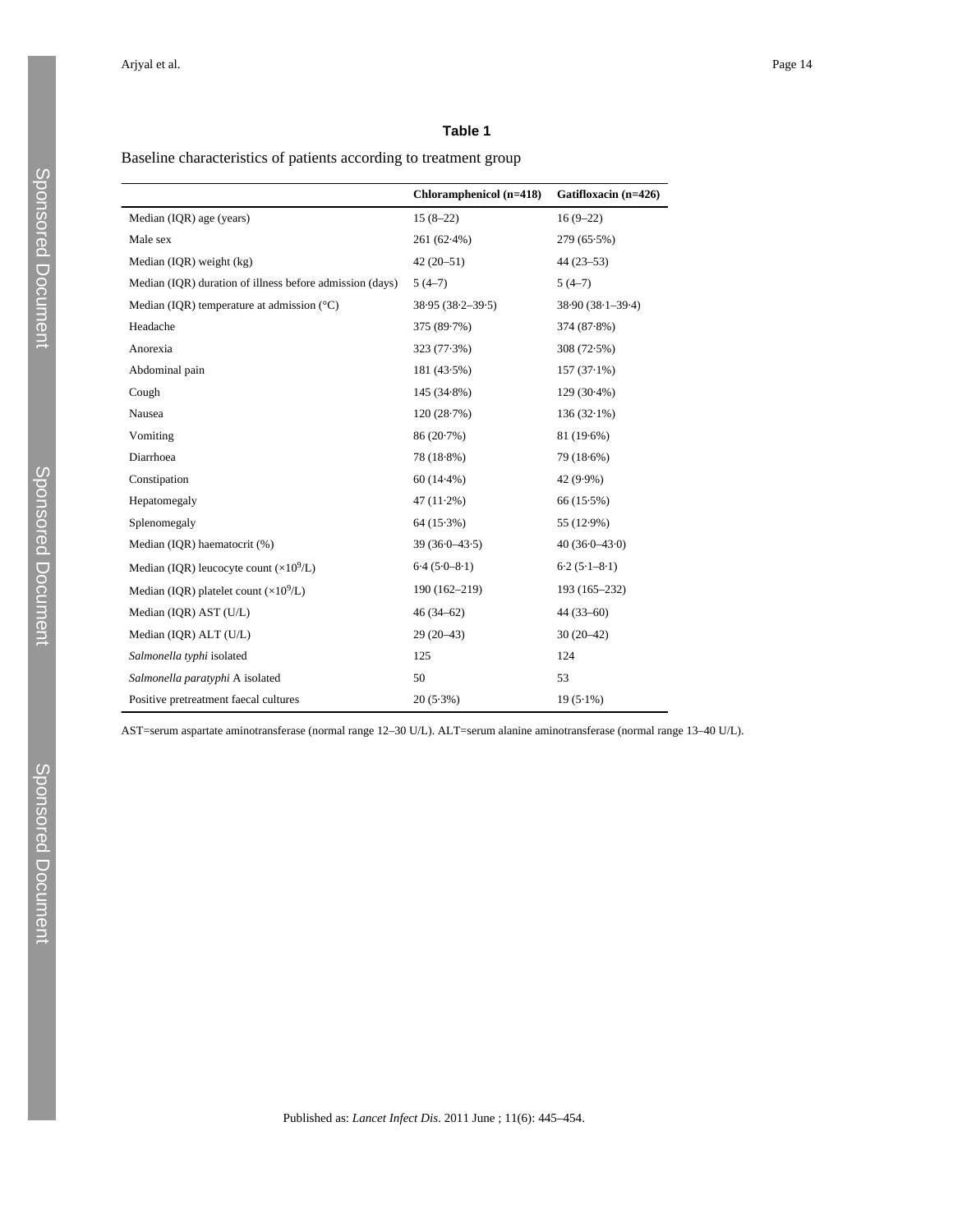## Summary of primary and secondary outcomes for culture-positive patients (per-protocol analysis)

|                                                     | Chloramphenicol (n=175)    | Gatifloxacin (n=177)         | Comparison                                          |
|-----------------------------------------------------|----------------------------|------------------------------|-----------------------------------------------------|
| Total number of treatment failures*                 | 14                         | 12                           | HR 0.86 (95% CI 0.40 to<br>$1.86$ , $p=0.70$        |
| Persistent fever at day 10                          | 5                          | 5                            | $\ddotsc$                                           |
| Need for rescue treatment                           | 5                          | 3                            | $\ddotsc$                                           |
| Microbiological failures                            | $\Omega$                   | 2                            | $\ddot{\phantom{a}}$                                |
| Relapse until day 31                                | 7                          | $\overline{4}$               | $\ddotsc$                                           |
| Enteric fever related complications                 | $\mathbf{0}$               | $\mathbf{0}$                 | $\ddot{\phantom{a}}$                                |
| Probability of treatment failure $\ddot{\tau}$      | 0.08 (95% CI 0.04 to 0.13) | $0.07$ (95% CI 0.03 to 0.11) | RD $-0.01$ (95% CI $-0.07$<br>to $0.04$ ), $p=0.64$ |
| Median time to fever clearance $(days)^{\dagger}$   | 3.95 (95% CI 3.68 to 4.68) | 3.9 (95% CI 3.58 to 4.27)    | HR 1.06 (95% CI 0.86-<br>$1.32$ ), $p=0.59$         |
| Microbiological failures $\bar{f}$                  | $0/170(0\%)$               | 2/167(1%)                    | $\delta_{\rm D=0.24}$                               |
| Relapses until day 31                               | 7                          | 4                            | HR 0.56 (95% CI 0.16-<br>$1.91$ ), $p=0.35$         |
| Number of culture confirmed relapses                | 5                          | 3                            | $\ddot{\phantom{a}}$                                |
| Number of syndromic relapses                        | $\overline{2}$             | 1                            | $\ddot{\phantom{a}}$                                |
| Probability of relapse until day 31 $\ddot{\tau}$   | 0.04 (95% CI 0.01 to 0.07) | $0.02$ (95% CI 0.00 to 0.05) | $\ddot{\phantom{a}}$                                |
| Relapses until day 62                               | 10                         | 9                            | HR 0.87 (95% CI 0.35 to<br>$2.15$ , p=0.77          |
| Number of culture confirmed relapses                | 8                          | 5                            | $\ldots$                                            |
| Number of syndromic relapses                        | $\overline{2}$             | 4                            | $\ddotsc$                                           |
| Probability of relapse until day $62^{\dagger}$     | 0.06 (95% CI 0.02 to 0.10) | 0.06 (95% CI 0.02 to 0.09)   | $\ddot{\phantom{a}}$                                |
| Relapses after day 62 (all of which were syndromic) | $\overline{4}$             | 10                           | $\ddotsc$                                           |

HR=hazard ratio (based on Cox regression). RD=absolute risk difference (based on Kaplan-Meier estimates).

*\** Patients can have more than one type of treatment failure.

*†* Kaplan-Meier estimates.

*‡* Only patients with a blood culture taken on day 8.

*§* Based on Fisher's exact test.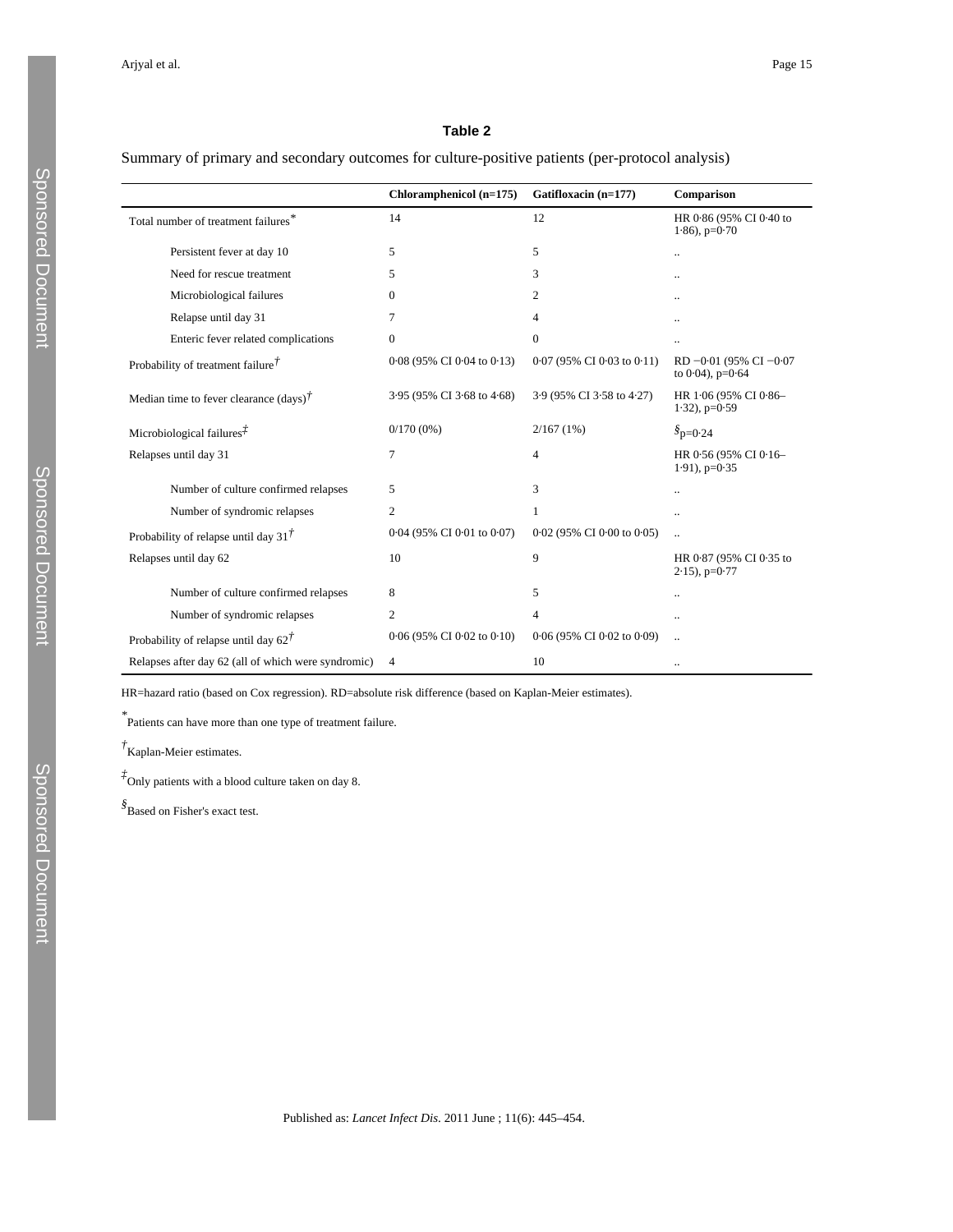## Summary of primary and secondary outcomes for all patients

|                                                      | Chloramphenicol (n=418)    | Gatifloxacin (n=426)         | Comparison                                       |
|------------------------------------------------------|----------------------------|------------------------------|--------------------------------------------------|
| Total number of treatment failures*                  | 26                         | 15                           | HR 0.57 (95% CI 0.30-1.08), p=0.09               |
| Persistent fever at day 10                           | 7                          | 6                            | $\ddot{\phantom{a}}$                             |
| Need for rescue treatment                            | 6                          | 4                            |                                                  |
| Microbiological failures                             | $\Omega$                   | $\overline{2}$               |                                                  |
| Relapse until day 31                                 | 16                         | 6                            |                                                  |
| Enteric fever related complications                  | $\mathbf{0}$               | $\mathbf{0}$                 | $\ddot{\phantom{a}}$                             |
| Probability of treatment failure $\bar{f}$           | 0.07 (95% CI 0.04 to 0.09) | 0.04 (95% CI 0.02 to 0.06)   | RD $-0.03$ (95% CI $-0.06$ to 0.00);<br>$p=0.07$ |
| Median time to fever clearance $(days)$ <sup>†</sup> | 2.69 (95% CI 2.44 to 2.85) | 2.69 (95% CI 2.41 to 2.88)   | HR 0.99 (95% CI 0.87 to 1.14);<br>$p=0.93$       |
| Microbiological failures $\bar{f}$                   | 0/185(0%)                  | $2/181(1\%)$                 | $p^{\$}=0.24$                                    |
| Relapses until day 31                                | 16                         | 6                            | HR 0.37 (95% CI 0.14 to 0.94);<br>$p=0.04$       |
| Number of culture confirmed relapses                 | 8                          | 3                            |                                                  |
| Number of syndromic relapses                         | 8                          | 3                            | $\ddot{\phantom{a}}$                             |
| Probability of relapse until day 31 $\ddot{\tau}$    | 0.04 (95% CI 0.02 to 0.06) | 0.02 (95% CI 0.00 to 0.03)   | $\ddotsc$                                        |
| Relapses until day 62                                | 23                         | 12                           | HR 0.50 (95% CI 0.25 to 1.02);<br>$p=0.06$       |
| Number of culture confirmed relapses                 | 12                         | 5                            |                                                  |
| Number of syndromic relapses                         | 11                         | 7                            |                                                  |
| Probability of relapse until day $62^{\dagger}$      | 0.06 (95% CI 0.04 to 0.08) | $0.03$ (95% CI 0.01 to 0.05) |                                                  |

HR=hazard ratio (based on Cox regression). RD=absolute risk difference (based on Kaplan-Meier estimates).

*\** Patients can have more than one type of treatment failure.

*†* Kaplan-Meier estimates.

*‡* Only patients with a blood culture taken on day 8.

*§* Based on Fisher's exact test.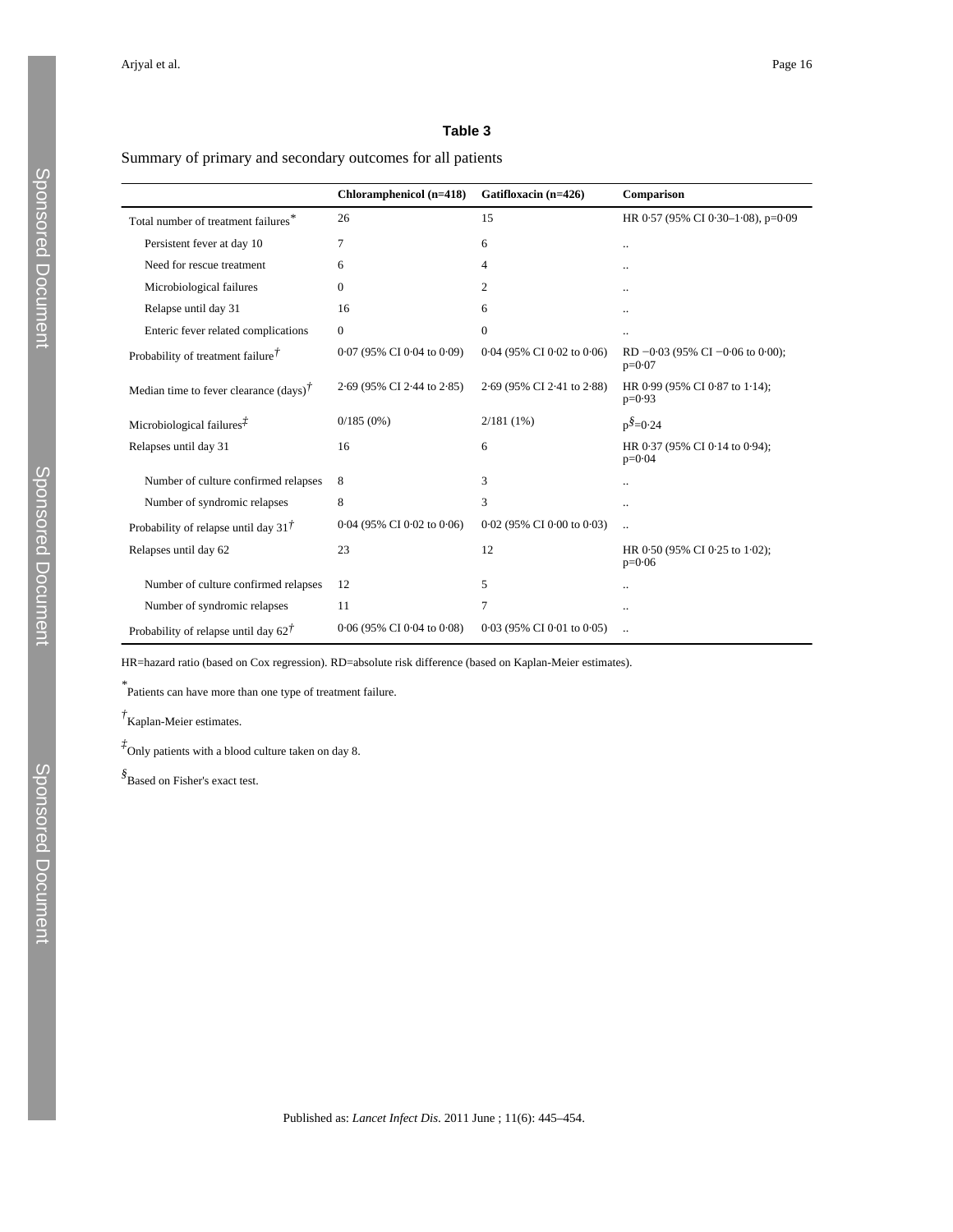Comparison of treatment failure in the culture-positive and culture-negative population and selected subgroups

|                        | Chloramphenicol | Gatifloxacin | HR $(95\%$ CI)            | p for heterogeneity |
|------------------------|-----------------|--------------|---------------------------|---------------------|
| <b>Population</b>      |                 |              |                           |                     |
| Culture positives      | 14/175          | 12/177       | $0.86(0.40-1.86, p=0.70)$ | 0.08                |
| Culture negatives      | 12/243          | 3/249        | $0.25(0.07-0.87, p=0.03)$ | $\ddotsc$           |
| Pathogen               |                 |              |                           |                     |
| Salmonella typhi       | 11/125          | 8/124        | $0.73(0.29-1.82, p=0.50)$ | 0.51                |
| Salmonella paratyphi A | 3/50            | 4/53         | $1.32(0.30-5.91, p=0.72)$ | $\ddotsc$           |
| Age                    |                 |              |                           |                     |
| Less than 16 years     | 18/222          | 10/217       | $0.58(0.27-1.25, p=0.17)$ | 0.98                |
| 16 years or older      | 8/196           | 5/209        | $0.59(0.19-1.8, p=0.35)$  |                     |

*\** Heterogeneity was tested with a Cox regression model that included an interaction between treatment and subgroup.

Published as: *Lancet Infect Dis*. 2011 June ; 11(6): 445–454.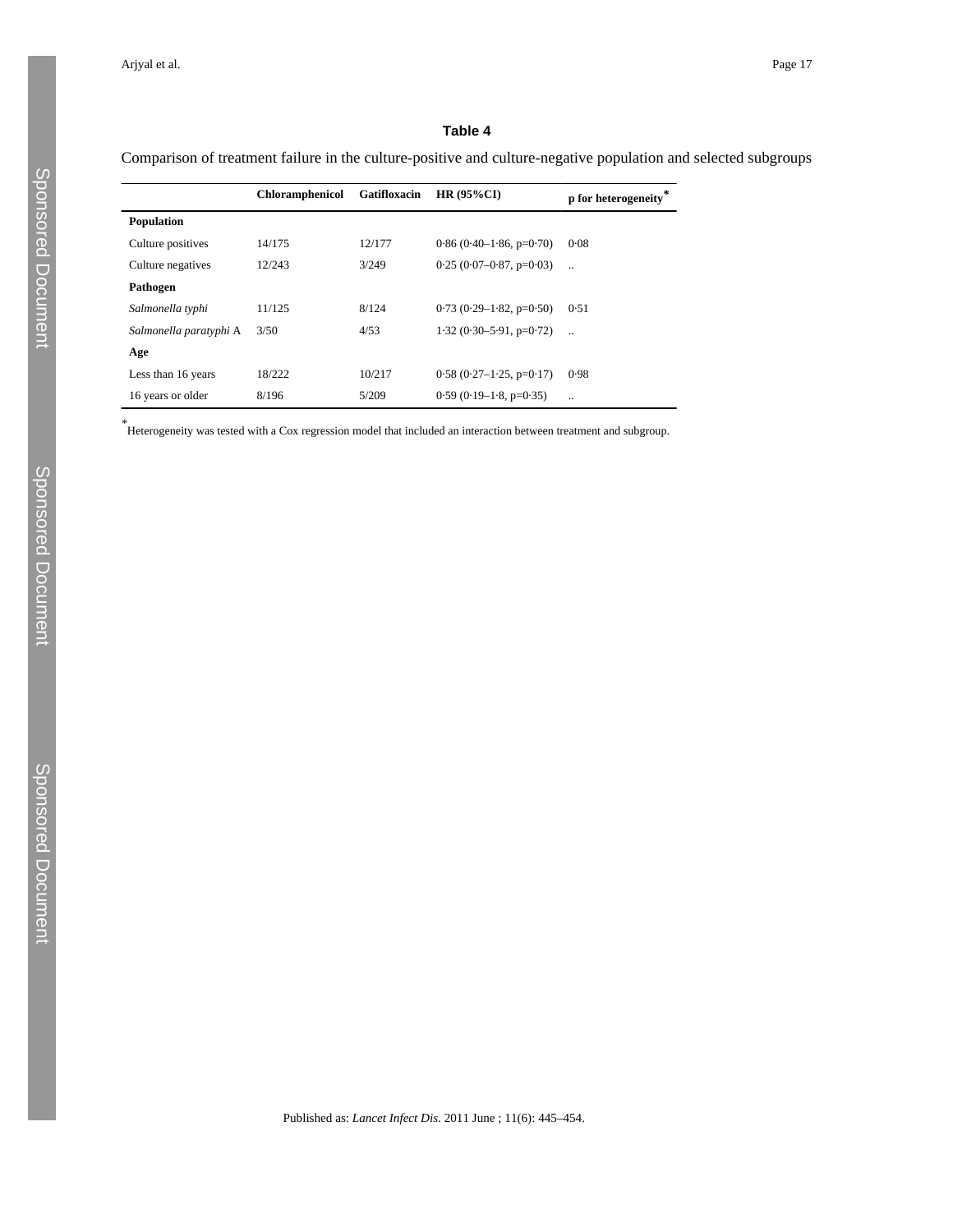Adverse events: comparison of overall frequency and frequency of selected adverse events between the two treatment groups

|                   | Chloramphenicol (n=418)                  |                         | Gatifloxacin (n=426)                     |                         | p value |
|-------------------|------------------------------------------|-------------------------|------------------------------------------|-------------------------|---------|
|                   | Number of patients with<br>event $(\% )$ | <b>Number of events</b> | Number of patients with<br>event $(\% )$ | <b>Number of events</b> |         |
| Any adverse event | 99 (24%)                                 | 168                     | 59 (14%)                                 | 73                      | 0.0003  |
| Abdominal pain    | 11 (3%)                                  | 12                      | 8(2%)                                    | 8                       | 0.5     |
| Acne              | $2 (< 1\%)$                              | 2                       | $\mathbf{0}$                             | $\mathbf{0}$            | 0.2     |
| Anorexia          | 9(2%)                                    | 10                      | $1 (< 1\%)$                              | -1                      | 0.01    |
| Diarrhoea         | 24(6%)                                   | 26                      | 5(1%)                                    | 5                       | 0.0002  |
| <b>Dizziness</b>  | 11(3%)                                   | 11                      | $2 (< 1\%)$                              | 2                       | 0.01    |
| Nausea            | 26(6%)                                   | 29                      | 9(2%)                                    | 9                       | 0.003   |
| Oral candidiasis  | $4(1\%)$                                 | $\overline{4}$          | $\Omega$                                 | $\mathbf{0}$            | 0.06    |
| Vomiting          | 36 (9%)                                  | 39                      | 35 (8%)                                  | 35                      | 0.9     |
| Weakness          | $4(1\%)$                                 | 4                       | $0(0\%)$                                 | $\mathbf{0}$            | 0.06    |

All adverse events in this list were non-severe (ie, grade 1 or grade 2) except for one grade 3 dehydration in the chloramphenicol group and one grade 3 abdominal pain in the gatifloxacin group.

*\** Based on Fisher's exact test.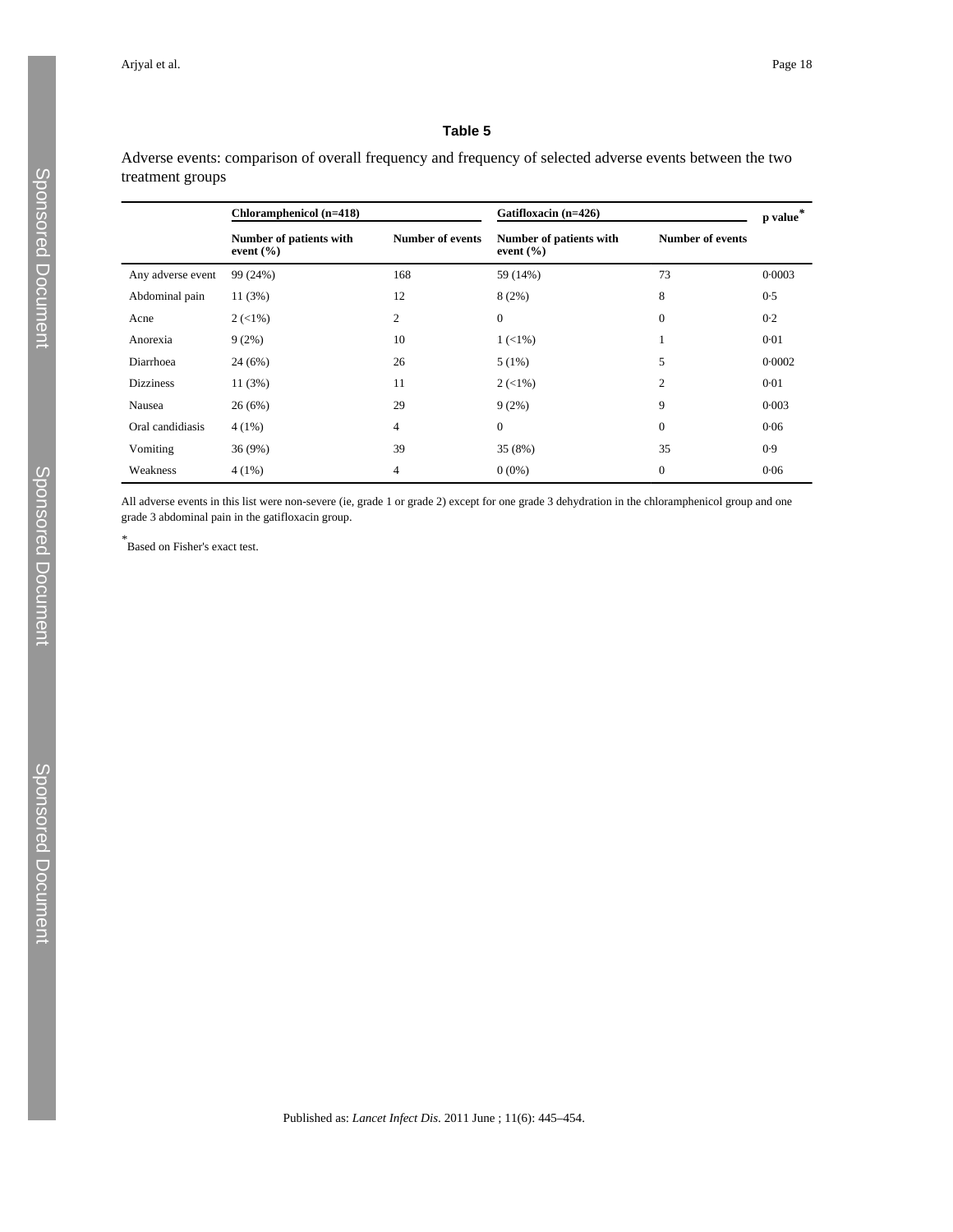## Adverse events: leucopenia

|             | Chloramphenicol (n=418) | Gatifloxacin <sup>*</sup> (n=426) |
|-------------|-------------------------|-----------------------------------|
| At baseline |                         |                                   |
| Grade 1     | $2/411(0.5\%)$          | $1/414(0.2\%)$                    |
| Grade 2     | $0/411(0\%)$            | $2/414(0.5\%)$                    |
| On day 8    |                         |                                   |
| Grade 1     | $4/403(1.0\%)$          | $1/188(0.5\%)$                    |
| Grade 2     | $3/403(0.7\%)$          | $1/188(0.5\%)$                    |
| On day 15   |                         |                                   |
| Grade 1     | $1/351(0.3\%)$          | $1/166(0.6\%)$                    |
| Grade 2     | $0/351(0\%)$            | 0/166(0%)                         |

Data are n (%) of patients tested. Grade 1 white blood cell (WBC) count 2000–2500×10<sup>6</sup>/L. Grade 2 WBC count 1500–1999×10<sup>6</sup>/L. No grade 3 or 4 leucopenia was recorded.

*\** Not all patients who received gatifloxacin had haematological tests on day 8 and day 15.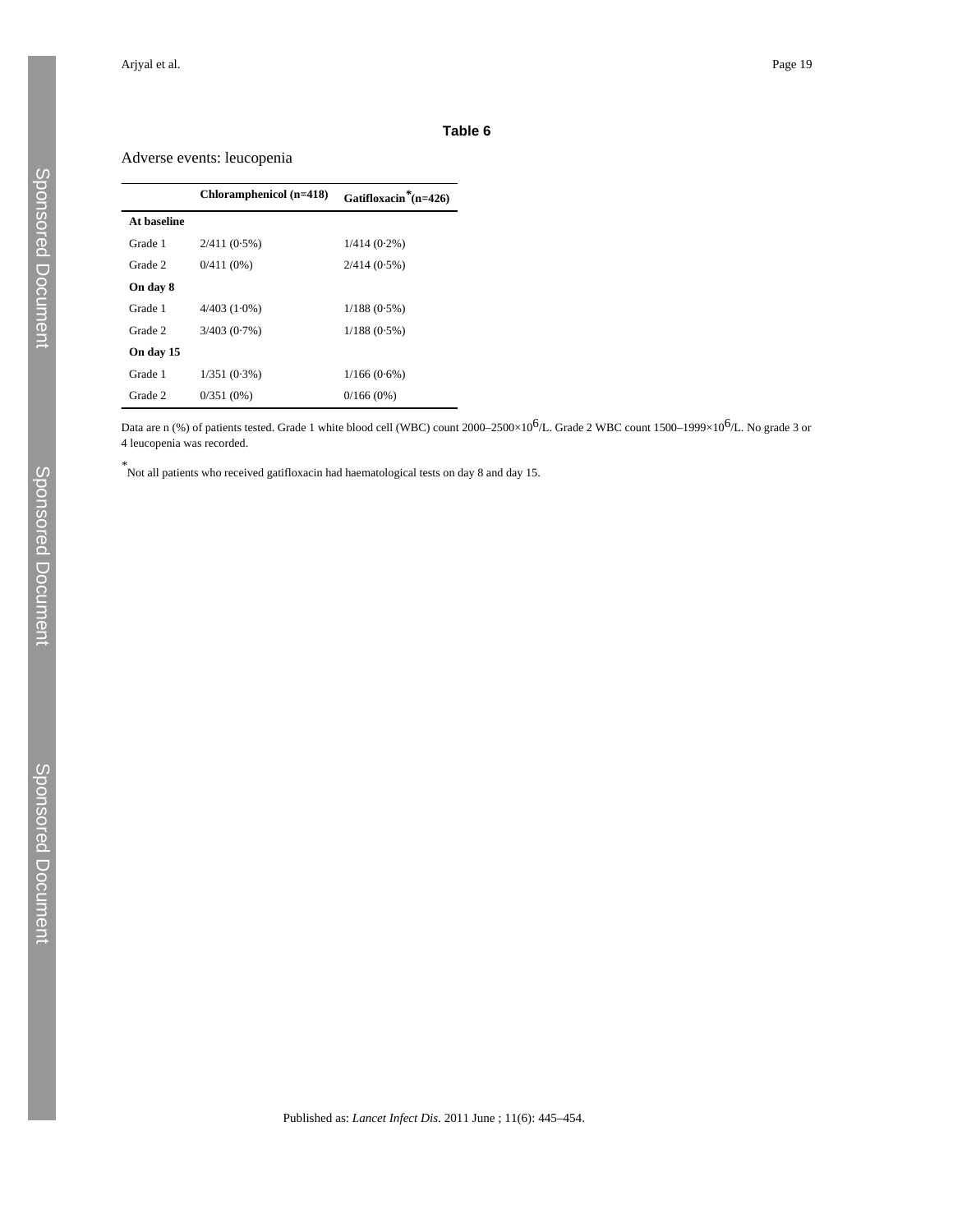## Adverse events: dysglycaemia

|                                              | Chloramphenicol (n=418) | Gatifloxacin (n=426) | $\, {\bf p}$ value $\,$ |  |
|----------------------------------------------|-------------------------|----------------------|-------------------------|--|
| Hyperglycaemia, grade $2^{\dagger}$          |                         |                      |                         |  |
| At baseline                                  | $1/414(0.2\%)$          | $2/422(0.5\%)$       | $1-00$                  |  |
| On day 2 to day $7^{\ddagger}$               | $25/407(6.1\%)$         | $42/414(10.1\%)$     | 0.04                    |  |
| On day 8                                     | $0/402(0\%)$            | $1/400(0.3\%)$       | 0.50                    |  |
| On day 15                                    | $1/366(0.3\%)$          | 0/351(0.%)           | $1-00$                  |  |
| On month 1                                   | $1/375(0.3\%)$          | $0/383(0.0\%)$       | 0.50                    |  |
| Hypoglycaemia, grade 2 or worse <sup>§</sup> |                         |                      |                         |  |
| At baseline                                  | $4/414(1.0\%)$          | $4/422(1.0\%)$       | $1-00$                  |  |
| On day 2 to day $7\ddot{+}$                  | $1/407(0.3\%)$          | $1/414(0.2\%)$       | $1-00$                  |  |
| On day 8                                     | $2/402(0.5\%)$          | $2/400(0.5\%)$       | $1 - 00$                |  |
| On day 15                                    | $4/366(1.1\%)$          | $3/351(0.9\%)$       | $1-00$                  |  |
| On month 1                                   | $3/375(0.8\%)$          | $4/383(1.0\%)$       | $1-00$                  |  |
| $HbA_{1c} > 6%$                              |                         |                      |                         |  |
| On month 3                                   | 22/351 (6.3%)           | $20/359(5.6\%)$      | 0.8                     |  |

Data are n (%) of patients tested for abnormal blood glucose.

*\** Based on Fisher's exact test.

<sup>†</sup><br>Grade 2 non-fasting plasma glucose 161–250 mg/dL. No grade 3 or 4 hyperglycaemias were recorded.

*‡* On days 2 to 7, all patients were monitored with fingerstick glucose testing.

*§* Grade 2 non-fasting plasma glucose 40–54 mg/dL. One grade 3 hypoglycaemia (30–39 mg/dL) was recorded at baseline, and two on day 15 (one in each group). No grade 4 hypoglycaemias were recorded.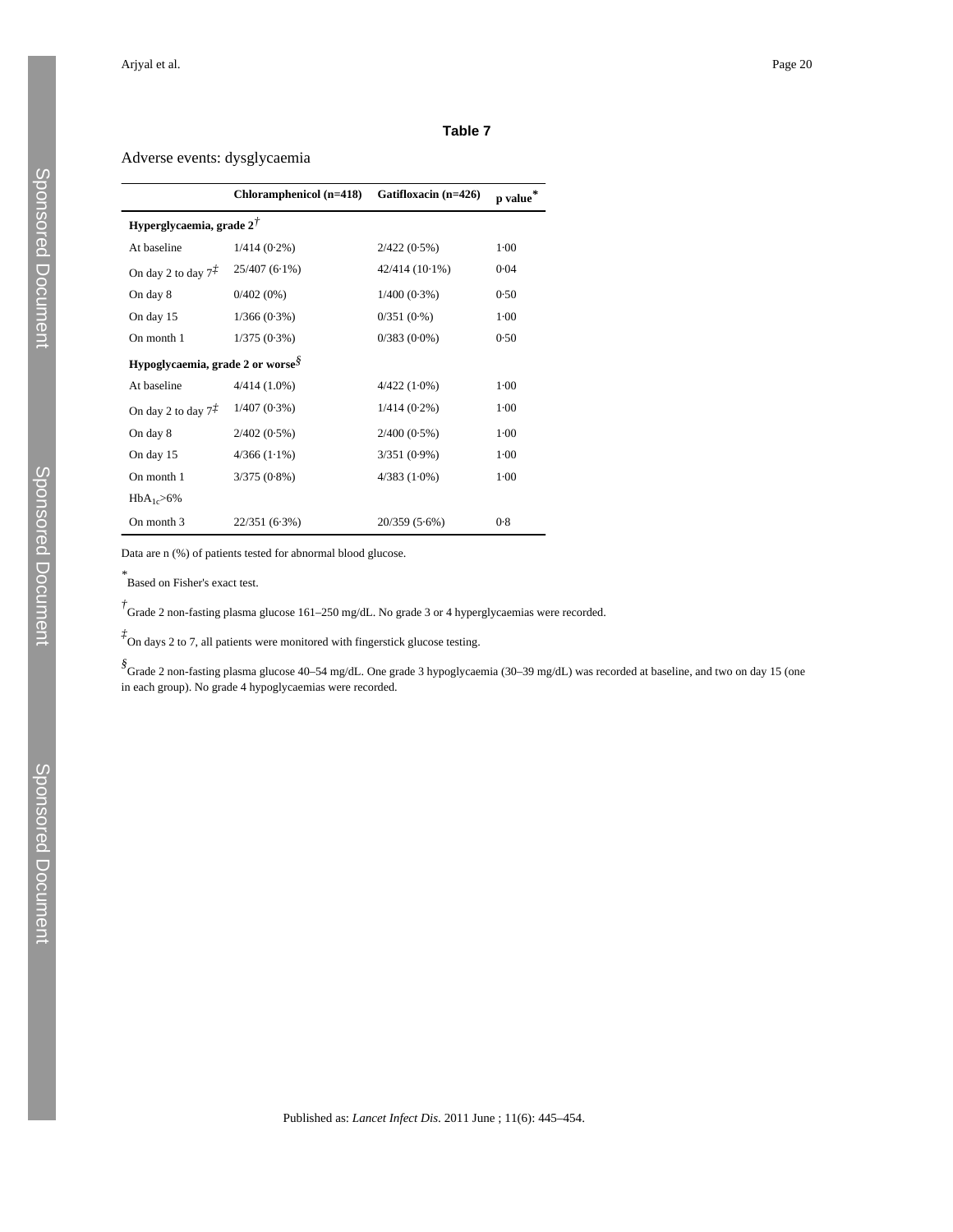## **Antimicrobial susceptibility results: minimum inhibitory concentrations (MICs)***\****and resistance profile of***Salmonella paratyphi***A and***S typhi***isolates**

|                        | Salmonella paratyphi A (n=103) | Salmonella typhi (n=249) | p value              |
|------------------------|--------------------------------|--------------------------|----------------------|
| Chloramphenicol        |                                |                          |                      |
| MIC $50 \, (\mu g/mL)$ | 8.00                           | $4 - 00$                 | $\ldots$             |
| MIC 90 $(\mu g/mL)$    | $12-00$                        | 8.00                     | < 0.0001             |
| Range                  | $2.00 - 64.00$                 | 1.50 to $>256.00$        | $\ldots$             |
| Amoxicillin            |                                |                          |                      |
| MIC $50 \, (\mu g/mL)$ | $1-00$                         | 0.50                     | $\ddotsc$            |
| MIC $90 \, (\mu g/mL)$ | $2 - 00$                       | $1 - 00$                 | < 0.0001             |
| Range                  | $0.50 - 3.00$                  | $0.04$ to $>256.00$      | $\ldots$             |
| Cotrimoxazole          |                                |                          |                      |
| MIC $50 \, (\mu g/mL)$ | 0.12                           | 0.03                     | $\ldots$             |
| MIC $90 \, (\mu g/mL)$ | 0.19                           | 0.06                     | < 0.0001             |
| Range                  | $0.02 - 0.38$                  | $0.01$ to $>32.00$       | $\ddotsc$            |
| Tetracycline           |                                |                          |                      |
| MIC $50 \, (\mu g/mL)$ | 1.50                           | $1 - 00$                 | $\ldots$             |
| MIC 90 $(\mu$ g/mL)    | 2.90                           | $2 - 00$                 | < 0.0001             |
| Range                  | $0.50 - 8.00$                  | $0.38$ to $>256.00$      | $\ldots$             |
| Ceftriaxone            |                                |                          |                      |
| MIC $50 \, (\mu g/mL)$ | 0.19                           | 0.12                     | $\ddotsc$            |
| MIC $90 \, (\mu g/mL)$ | 0.25                           | 0.19                     | < 0.0001             |
| Range                  | $0.12 - 0.38$                  | $0.05 - 0.25$            | $\ldots$             |
| Azithromycin           |                                |                          |                      |
| MIC 50 $(\mu g/mL)$    | $12-00$                        | $6 - 00$                 | $\ldots$             |
| MIC $90 \, (\mu g/mL)$ | $16-00$                        | $12-00$                  | < 0.0001             |
| Range                  | $1.00 - 48.00$                 | $0.38 - 24.00$           | $\ddot{\phantom{a}}$ |
| Nalidixic acid         |                                |                          |                      |
| MIC $50 \, (\mu g/mL)$ | >256.00                        | >256.00                  | $\ldots$             |
| MIC 90 $(\mu$ g/mL)    | >256.00                        | >256.00                  | < 0.0001             |
| Range                  | 1.50 to $>256.00$              | $0.38$ to $>256.00$      | $\ldots$             |
| Ciprofloxacin          |                                |                          |                      |
| MIC $50 \, (\mu g/mL)$ | 0.50                           | 0.25                     | $\ldots$             |
| MIC $90 \, (\mu g/mL)$ | 0.75                           | 0.38                     | < 0.0001             |
| Range                  | $0.02 - 1.50$                  | $0.00 - 1.00$            | $\ldots$             |
| Ofloxacin              |                                |                          |                      |
| $MIC 50 (\mu g/mL)$    | 1.50                           | 0.38                     | $\ddot{\phantom{1}}$ |
| MIC 90 $(\mu g/mL)$    | $2 - 00$                       | 0.50                     | < 0.0001             |
| Range                  | $0.06 - 6.00$                  | $0.02 - 4.00$            | $\ldots$             |
| Gatifloxacin           |                                |                          |                      |
| MIC 50 (µg/mL)         | 0.50                           | 0.12                     | $\ldots$             |

Published as: *Lancet Infect Dis*. 2011 June ; 11(6): 445–454.